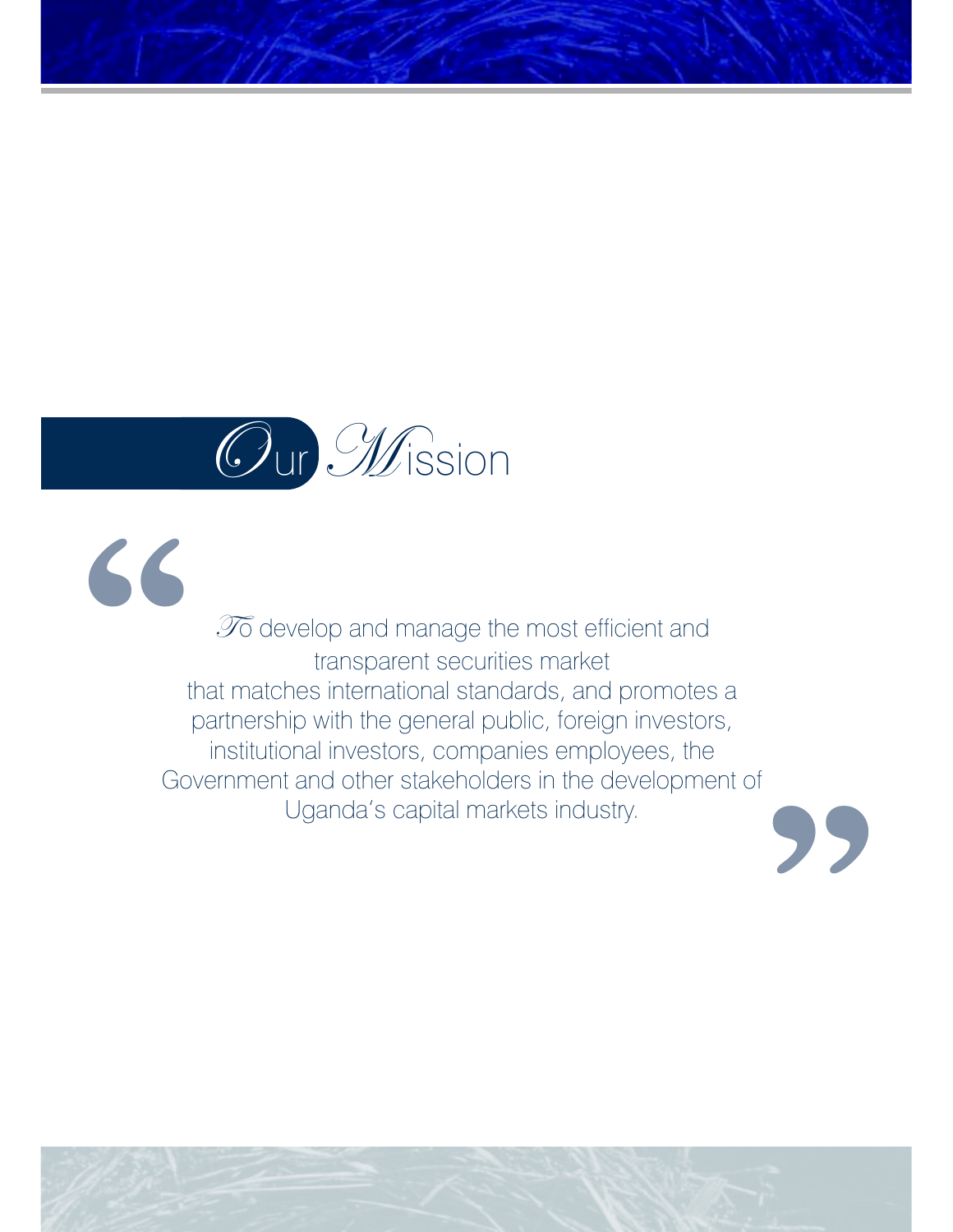

#### From left to right:

#### **Mr. Andrew Owiny**

Executive Director MBEA Brokerage Services (U) Ltd

### **Mr. Robert Warlow**

Managing Director Crane Bank (U) Ltd

## **Mr. Micheal Opagi**

**Director** Privatisation Unit

**Mr. Geoffrey A. Onegi-Obel** Chairman, USE

**Managing Director** G. A. Onegi- Obel & Co Ltd

## **Mr. Simon Rutega**

Chief Executive Uganda Securities Exchange Ltd

## **Mr. Andrew Owiny**, Executive Director - MBEA Brokerage Services (U) Ltd; **Mr. Robert Warlow**, Managing **Dr. Ram Jass Yadav**

Director, Crane Bank (U) Ltd; **Mr. Micheal Opagi** - Director, Privatisation Unit; **Mr. Geoffrey A. Onegi-Obel,** Chairman USE, Managing Director - G. A. Onegi- Obel & Co Ltd; **Mr, Simon Rutega**, Chief Executive, Baroda Capital Markets **Director** 

## **Mr. Sam Njuki**

**Director** 

Equity Stock Brokers (U) Ltd.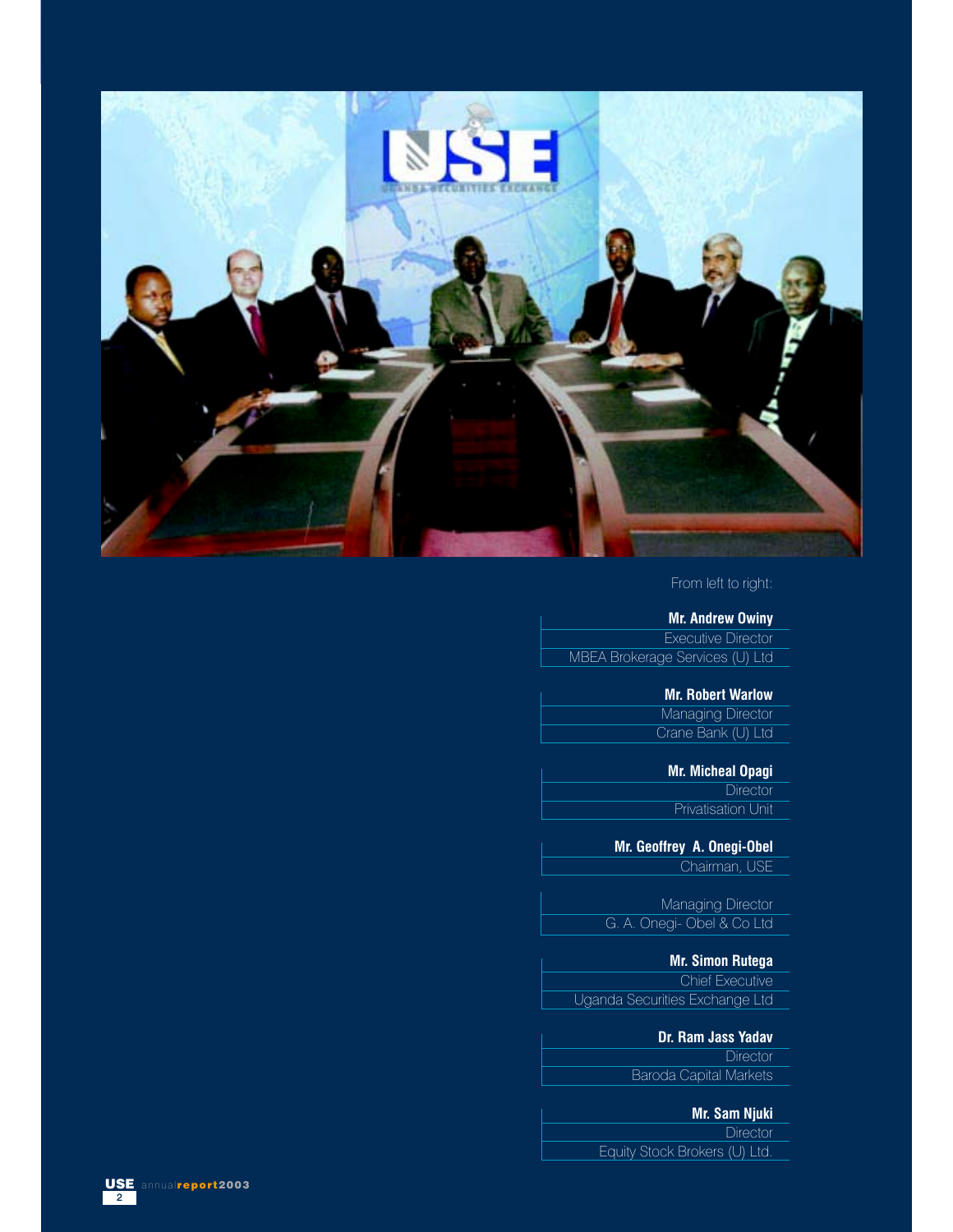# PAGE CONTENTS

- Chairman's Statement **4**
- Chief Executive's Statement **6**
- Research and Market Development Report **8**
- Market Developments **10**
- Market Performance **12**
- Legal & Surveillance Report **15**
- **FINANCIAL STATEMENTS 17**
- Company Information **18**
- Report of the Directors **19**
- Statement of Directors' Responsibilities **20**
- Report of the Independent Auditors to the members of USE **21**
- Balance Sheet **22**
- Income and Expenditure Statement **23**
- Statement of Changes in Equity **24**
- Cash Flow Statement **25**
- Notes to the Financial Statements **26**
- The USE All Share Index Launch - *Pictorial* **31**
- USE Member Firms **32**

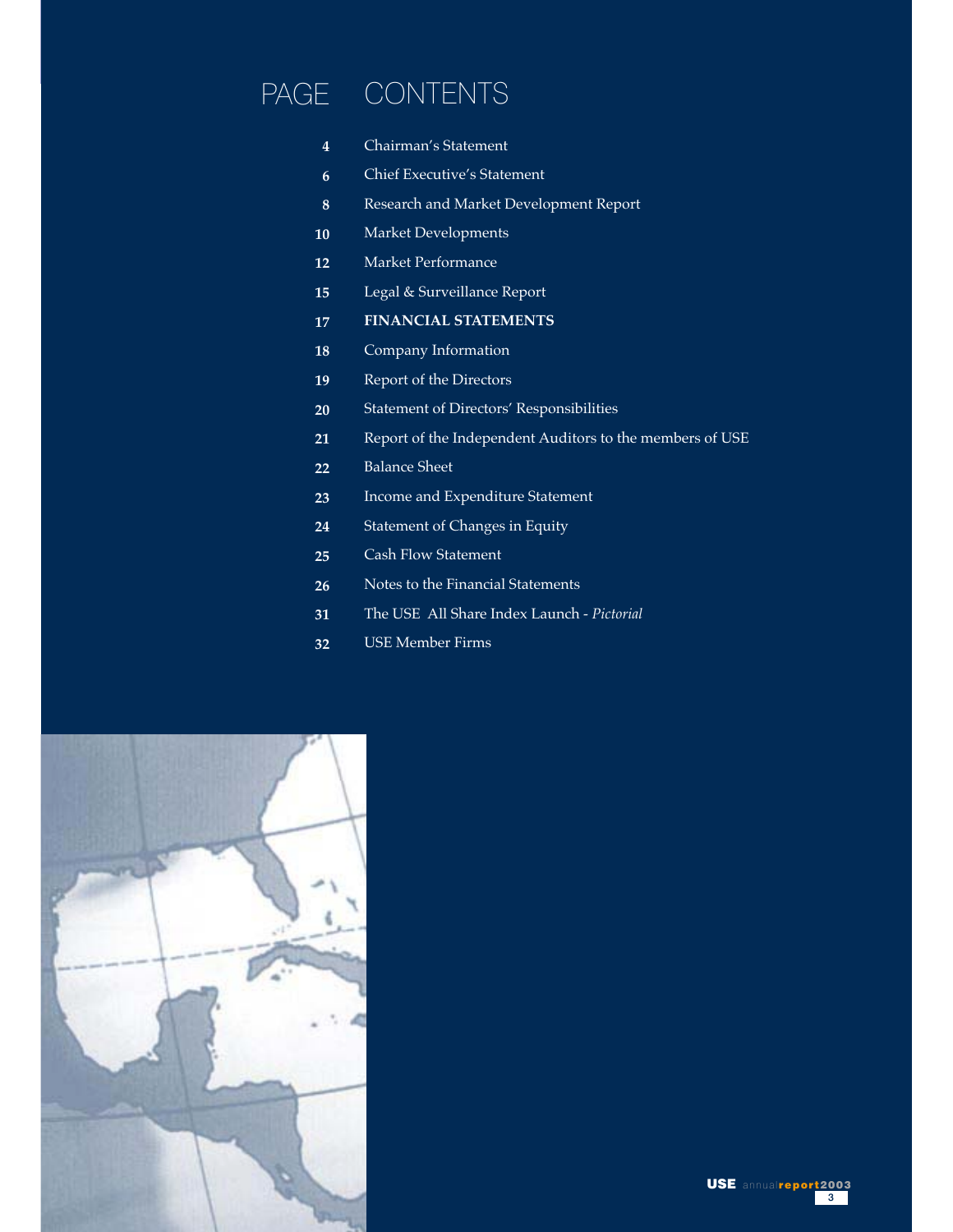# Chairman's Statement

## THE DOMESTIC CAPITAL FORMATION POLICY; RELATED ECONOMY WIDE AND SUB-SECTOR CHALLENGES



Mr. Geoffrey Onegi-Obel, *Chairman.*

USE lenses, the Ugandan<br>
economy in the year under<br>
review presented urgent and<br>
increased challenges in the area of sector economy in the year under review presented urgent and monetary and fiscal policy signals to the domestic and foreign investing communities.

At the USE, the Energy Demand Gap, the related and outstanding Benchmark Bond and Uganda sovereign rating challenges, and the ongoing PEAP

revision exercise as well as the related reactivation of the Medium Term Competitive Strategy [MTCS] -continue to top our agenda of 'most urgent subsector items for implementation and roll out'- under an also urgently required Comprehensive Development Framework [CDF] customized for Uganda.

Without decisive policy action on a customized Uganda CDF, and a

resolution of the above urgent sub-sector issues, no amount of studies to better understand the 'nature and character of poverty', or research into the 'number of constraints to investment', will trigger off the long awaited GDP expansion for economic transformation, and arrest the worrying pattern or trend in key economic indicators since the end of the minimum recovery program period in 1998.

4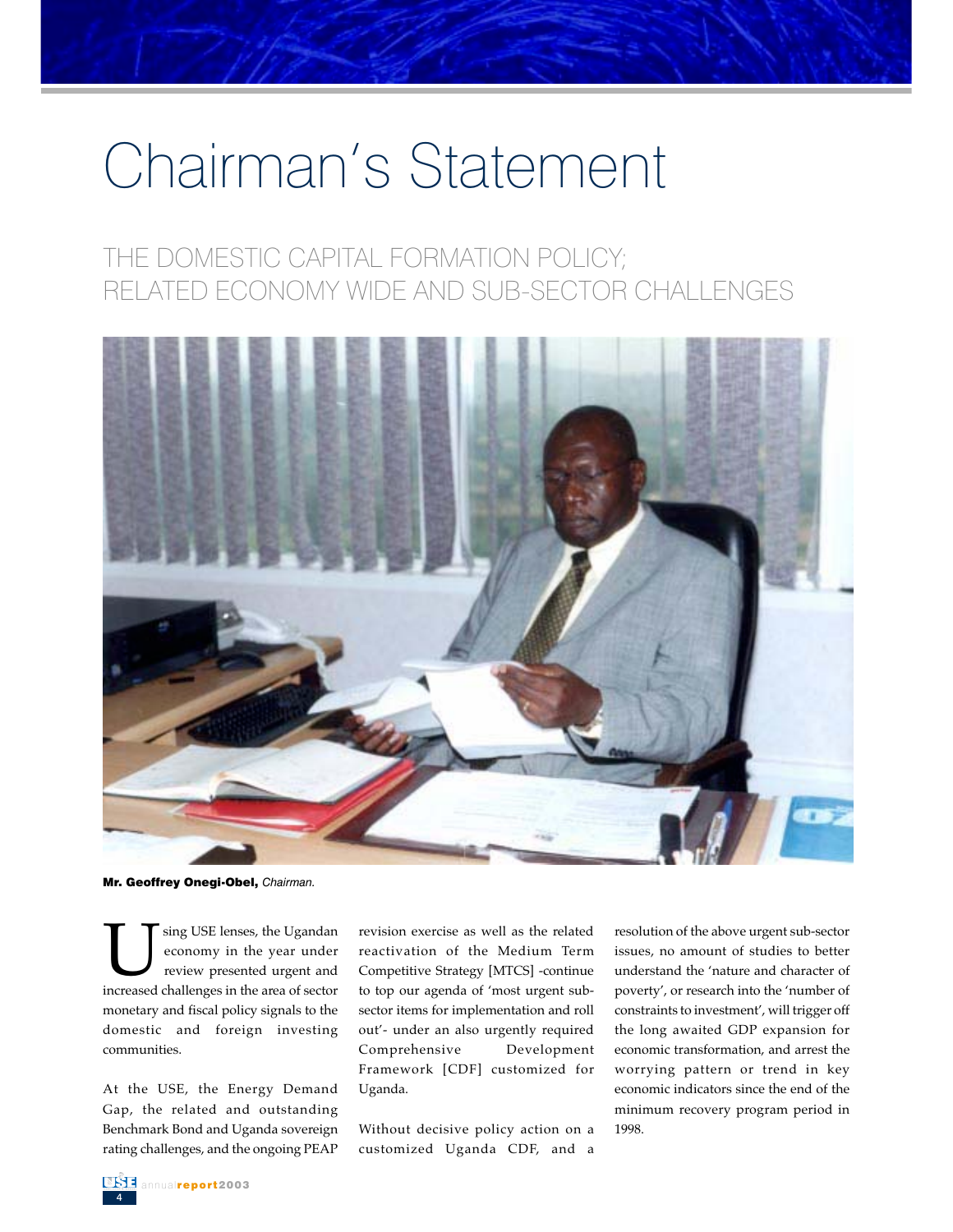Presenting the most serious cross-cutting challenge for stakeholders by sector is the Power Demand Gap in the energy subsector.

The collapse of the Bujagali project<br>worsened the power demand gap crisis and signaled the need for a radical and<br>total mujou of national anomy strategy preferably away from standard project The collapse of the Bujagali project total review of national energy strategy financing model - and towards a revised new model, which puts downward pressure on the cost of energy per megawatt.

I am glad to report that the USE together with a stakeholder group is engaged in the design and delivery of a way forward out of this energy crisis.

However, because industry bottom lines and national strategies for GDP expansion and export competitiveness are threatened, broad and joint stakeholder action together with national policy authorities is required, together with a collective recognition of the magnitude of the power demand gap issues.

Since it is accepted that engineering accelerated growth for economic transformation is a direct function of deliberate signals to domestic and foreign investors, an urgent and improved level of signaling at policy level on all crosscutting challenges and issues is required. Accordingly at this point we flag the long outstanding matter of the Benchmark Bond and a sovereign rating for Uganda.

It is our view that stakeholders need to decisively rally behind the Governor of the Central Bank and help expedite the delivery of Uganda's first medium term signal to investors - Uganda's first Benchmark Bond for deepening the shallow financial sector, triggering new instruments for financial intermediation, and delivering a- new yield curve to better signal domestic and foreign investors.

The securing of a sovereign rating from S&P will complement and strengthen the Benchmark Bond signal, and in this regard we hope that the Bank of Uganda will be front and back office for the management of the S&P rating infrastructure.

On the overall customized Comprehensive Development Framework, it is now clear that the PEAP revision process must be accompanied by an active and revised Medium Term Competitive Strategy [MTCS] function.

The current signal from all recent studies is that in order to reduce the poverty rate by even just 10% by 2017, average GDP growth rates will have to be in the double digits.

An even stronger signal since the beginning of significant GDP contraction in 1998 is that Aid and Foreign Direct Investment [FDI] resources can only engineer economic transformation if combined with a simultaneous domestic capital formation function, financial sector deepening and Domestic Direct Investment [DDI]

To the extent that we as stakeholders have been slow in appreciating the importance of the Benchmark Bond and a Sovereign Rating for Uganda as primary signals and

The collapse of the Bujagali project worsened the power demand gap crisis and signaled the need for a radical and total review of national energy strategy.

tools for financial sector deepening - and moving the economy away from the current expensive cash regime, we have all not been responsive to the needs of the economy .

For emphasis, Ugandans can save and are willing to save. All that is required is an appropriate regime of product driven savings instruments underwritten by overall macroeconomic stability and a decent yield curve from a benchmark bond - be they social insurance annuities or mortgage finance products.

A saving is a saving even if it is just Ush 1000 per month. Let us have an urgent monetary and fiscal policy response targeting all the key sub-sectors above.

Above all at the USE we continue to work with private sector stakeholders to get the domestic capital formation function to become a routine working tool of our monetary and fiscal policy authorities - so that we can help bring to a halt the official shorting of the Uganda Economy.

While we continue to work and look forward to more corporate paper and bonds on the market - all quality paper designed to deepen the financial sector and progressively diminish the role of the Treasury Bill [TB] as the poor benchmark paper it is, we also continue to perfect our role as the preferred entry and exit platform for serious medium to long term portfolio and non portfolio Domestic and Foreign Direct Investment.

Five years ago not many gave the USE any chance of survival. Today our growth indicators and market capitalization reflected in this report, as well as the quality of our listings speak for themselves.

We look forward to a stakeholder approach to a resolution of all the challenges raised here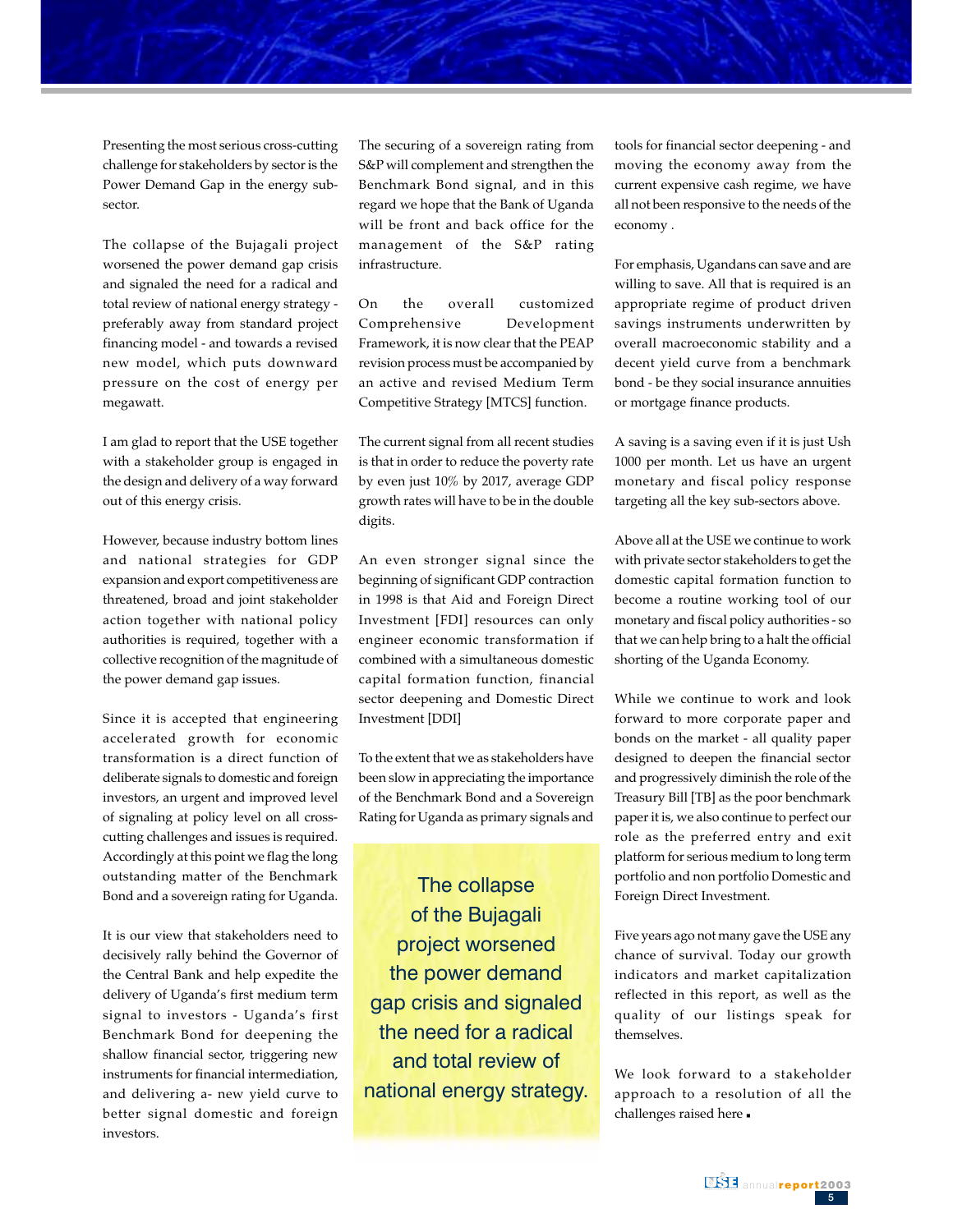# Chief Executive's Statement

The annual report covering the<br>period 2002/2003 marks five<br>years of our existence as a<br>Securities Exchange business in Uganda. period 2002/2003 marks five years of our existence as a Securities Exchange business in Uganda. In the last five years we have attempted to conform to the standards required for capital market development take off. In this regard, I am happy to report that USE has adopted international standards of regulations, listed local equity products, listed corporate bond products, cross listed regional equity products, traded, cleared and settled over 14 billion shillings, provided training and public awareness programs, launched a new website, been appointed as the ISIN numbering agency for the country and been actively engaged in the pension and social security reform initiatives. I believe that under the circumstances USE, has been extremely successful in meeting the minimum objectives that we set out to achieve. However, it is also important to note that the state of affairs prevailing at the USE today is in fact a reflection of the conditions of our domestic financial sector. Being pioneer practitioners in our nascent financial markets in the last five years has brought the realization on the importance of deepening our domestic financial sector, increasing our domestic savings rates and reducing the cost of funding on local capital as key components for our nations priorities in its objective of achieving sustainable economic growth and transformation.

#### What is the big picture?

The big picture is that all countries that have transformed their economies within one generation have all had domestic capital formation as a fixed ingredient in their successful equations. I have come to the conclusion that domestic capital



Mr. Simon Rutega, *Chief Executive.*

formation is a preresquite for sustainable economic growth and transformation of any nation. The Stock Exchange in any jurisdiction is the face of domestic capital formation through its liquidity aggregator role. The Uganda Securities Exchange has taken on this important role without hesitation, exception and prejudice. Stock Exchanges advertise the fact that the private sector and

Government are able to raise medium and long term capital through financial instruments in an environment that is safe and well regulated. The Stock Exchange is advertising the fact that secondary markets exist in a transparent manner. The Stock Exchange is acting as a barometer of the economy and telling potential investors the story of the performance of listed entities who are the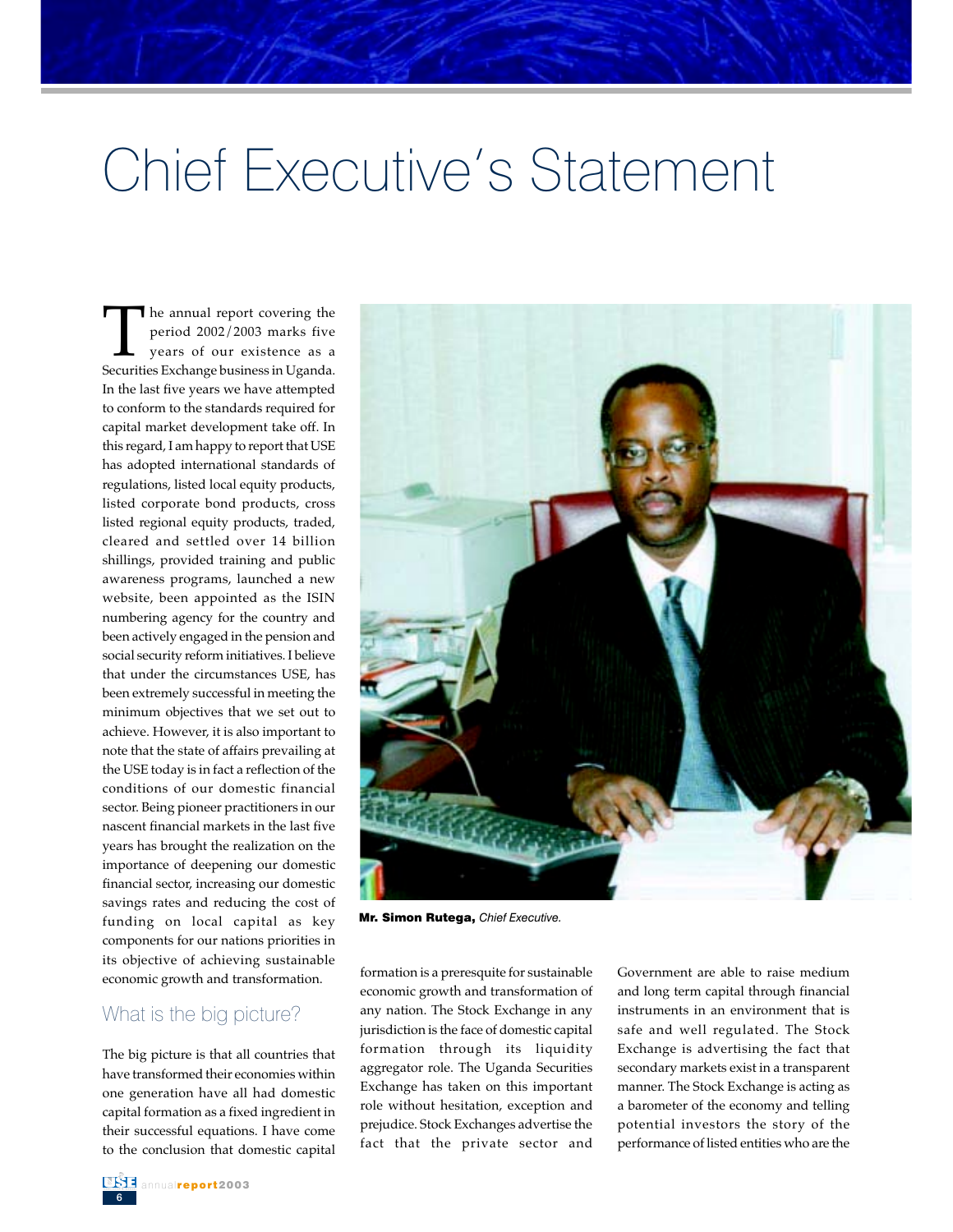" I am happy to report that USE has adopted international standards of regulations, listed local equity products, listed corporate bond products, cross listed regional equity products,and, traded, cleared and settled over 14 billion shillings..."



true representatives of the corporate sector. Last year African Stock Exchanges provided the highest rate of return on investment in the world showing that Africa remains the last frontier in obtaining such high rates of return on equity investment.

I believe that the listing of successful entities on the Uganda Securities

Exchange is primarily about advertising the success of the listed entities through our index and being able to attract further investment into Uganda and the East African region. Of course, other benefits include partnering with the Ugandan Public, employees, obtaining market valuation, promoting corporate governance and enabling secondary market trading. But finally, on this point I must stress the importance of inculcating the promotion of the equity culture for our people and thus creating a formidable middle class of investors and consumers. This issue of promoting equity or ownership for our people cannot be underestimated. Equity means ownership which enables collateral, which enables access to credit, which enables positive leverage and which enables investment in productive enterprise. This promotes the effective mobilization and utilization of resources and this I believe is really how economies grow. We must promote the ownership of financial products and housing through mortgage finance products, equity and other financial products that the financial system recognizes. USE in the next years will play its part and strive to work with Housing Finance companies on the issues of securitization and listing of mortgage backed financial products.

## What next for USE?

USE will continue to champion domestic capital formation in our jurisdiction while promoting regional integration. USE will continue to disseminate information about the economy and tell our story on domestic financial markets to potential investors. USE will also continue to be a small and efficient client centric organization that encourages investment in our financial markets. We indeed look forward to the next years of consolidation and financial market deepening.

## Appreciation

I am grateful for the support and guidance extended to me by the Chairman and members of the Governing Council, the Privatization Unit, Ministry of Finance and Economic Planning, Bank of Uganda, SIDA/GTZ, USAID, NSE, our listed entities and all our thousands of investor stakeholders. I would also like to take this opportunity and thank the USE staff for their dedication, hard work and commitment throughout this financial year 2002/2003. Finally let me commit the unwavering support of USE in the challenge of our nation in deepening our domestic financial sector.



**Simon Rutega**, Chief Executive, **Uganda Securities Exchange**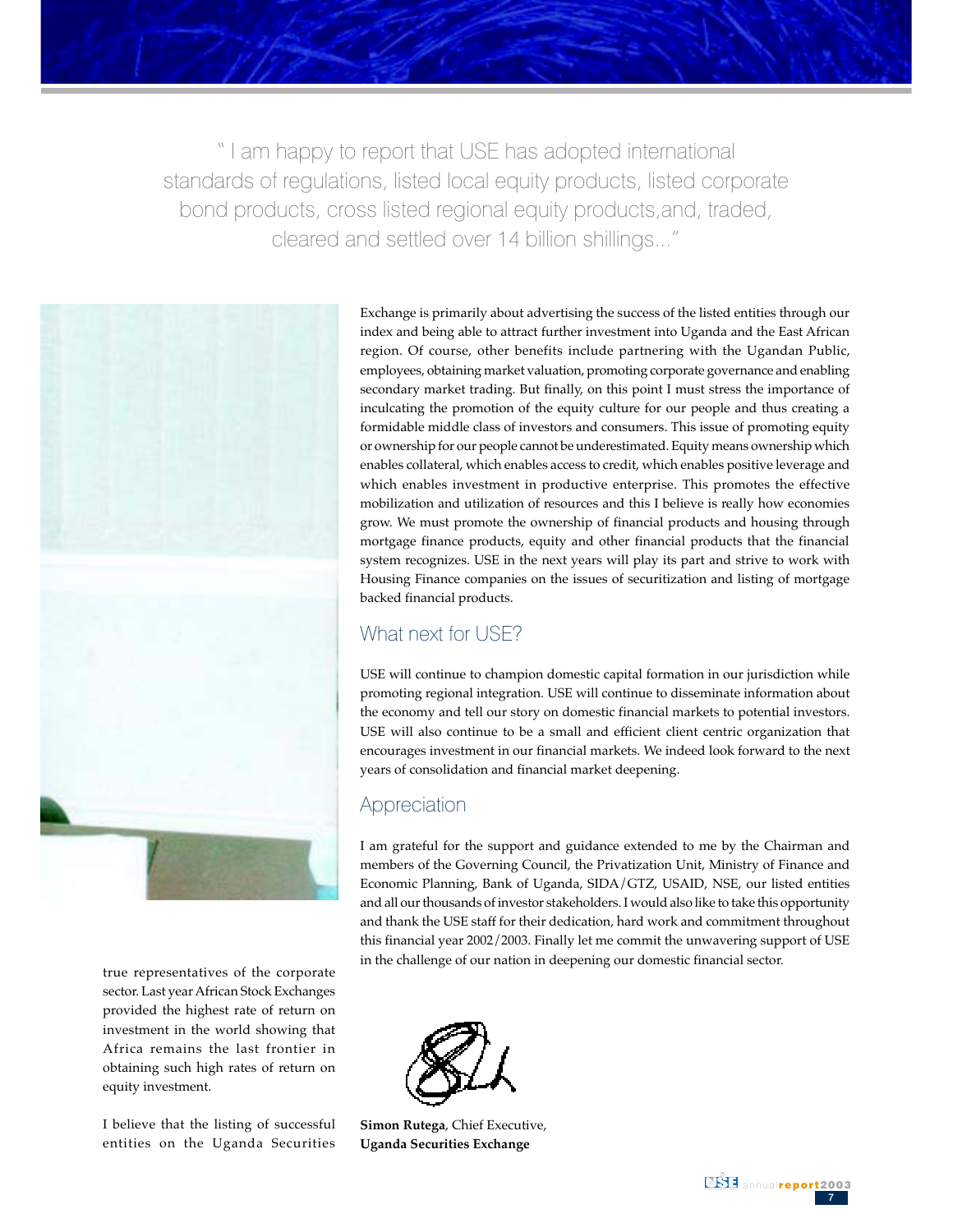# Research and Market Development Report

#### Economic Review

## The World Economy

The past two years have seen growth of world output fall sharply. After reaching almost 4 per cent in 2000, it dropped below 2 per cent for the first time since 1993. In industrial countries, growth more than halved between 2000 and 2002 while in developing countries it fell by 2 percentage points says the recent Trade and Development Report, 2003, released by UNCTAD, on Capital Accumulation, Growth and Structural Change. The report further reveals that, while no developing region was able to escape the consequences of global slow down, there was considerable diversity in the performance of individual countries. East Asian economies helped by their buoyant intraregional trade and low dependence on capital inflows, managed to maintain momentum with growth rates ranging between 5 per cent and 8 per cent in 2002.

Africa and the transition economies were less affected by the global slowdown, maintaining growth rates of around 3 and 4 per cent respectively. While Africa has remained relatively insulated from the recent shocks, the region depends on Western European economies for its export growth implying that the decline in the prices of major commodity exports and the stagnation of aid flows could inhibit Africa from repeating its growth performance of the past two years.

The recovery of global economic activity after its sharp decline in 2001 has been much slower and more erratic than expected, reveals the report. Due to the weakened support for acceleration in global growth above the 2 per cent rate in 2002, there is little prospect of reaching the 3 per cent rate. To reach this rate will require a much more rigorous and balanced recovery than that during the sustained expansion of the 1990's and will need to involve all developed and the major developing countries, says the report.

## Uganda

Growth in real GDP for the year was low at 4.9%, below the projected 7%, and lower than the 5.6% growth in the previous year; however, it was

well above the 3% African average. The decline in GDP growth was attributed to the slowdown in the growth of food crop agriculture, on account of the deterioration in climatic conditions, relative to the good climatic conditions, which prevailed in the previous year. With the expected recovery in agricultural production, growth in real GDP for the 2003/2004 fiscal year is projected at 5.6% while Government's medium term objective is to restore GDP growth to 7% per annum which is achievable through deepening and accelerating the supply side reforms



Ms. Harriet Kiwanuka *Research & Market Development Manager*

required to boost the economy. Key focus areas include:

- Strategic Exports Programme;
- Medium Term Competitive Strategy for Private Sector Development;
- Control of Fiscal Deficit;
- Strengthening of the business environment through infrastructure improvement, promotion of science and technology, strengthening legal and regulatory frameworks, financial sector strengthening and;
- Promotion of security and good governance.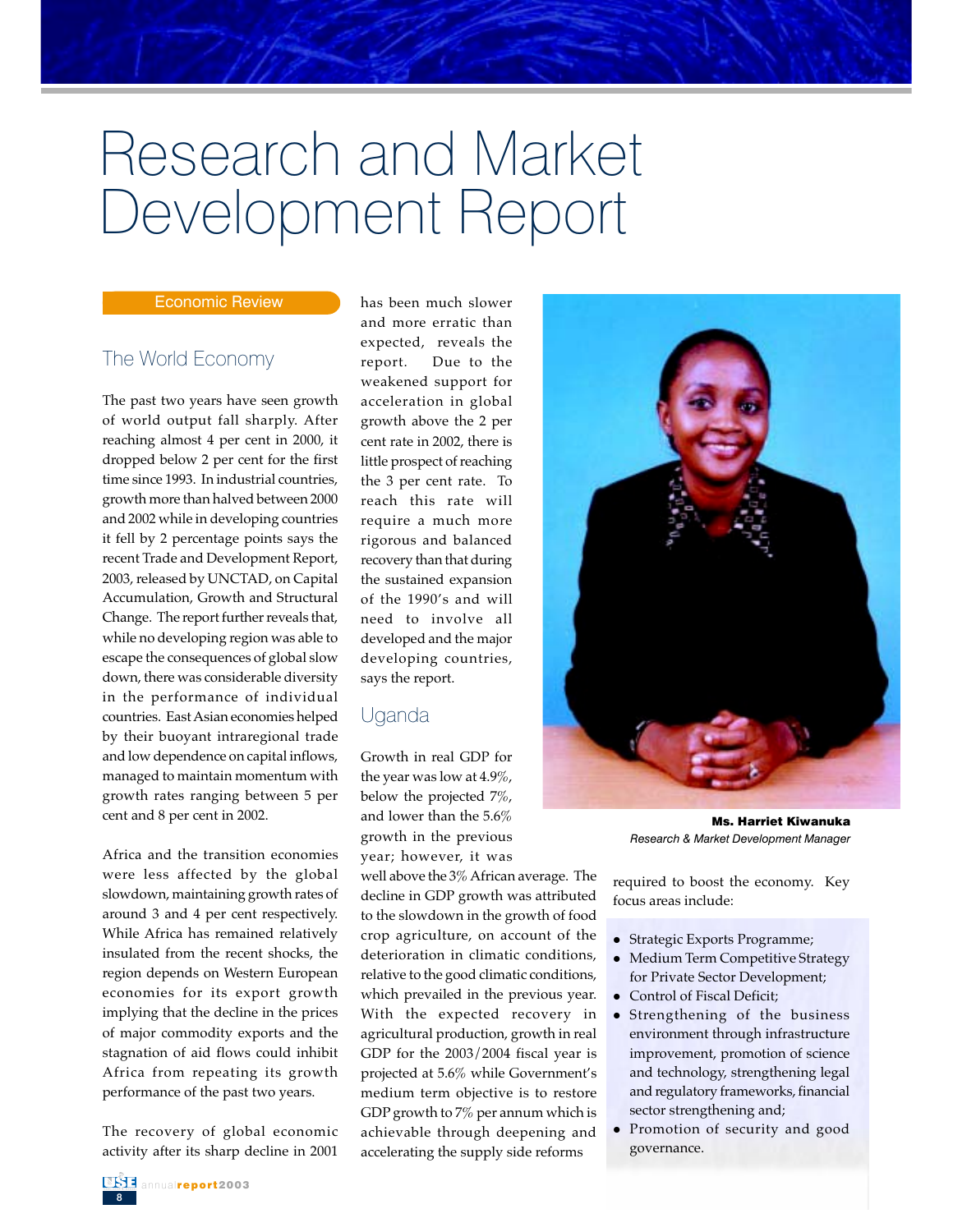"The decline in GDP growth was attributed to the slowdown in the growth of food crop agriculture, on account of the deterioration in climatic conditions, relative to the good climatic conditions which prevailed in the previous year.''

In the past fiscal year, Government successfully completed the first phase of its economic programme, namely economic rehabilitation and was moving on to its next challenge of transforming the economy through export led economic growth. As reported in this year's budget speech, Government's medium term highest priority of achieving accelerated economic growth that was adequate for mass poverty eradication required significant economic transformation through expansion of production, diversification, quality control and adding value to the country's products for both domestic consumption and export.

#### Inflation

Inflation rose in the past year, with annual headline inflation up at 5.9% from negative 2% of the previous year. The outturn of underlying inflation, which excludes food crops, was projected at 2.9%, which was slightly lower than the 3.5% in the previous year. Developments in the food markets had an impact on inflation. Whereas food crop prices fell sharply in the previous year due to good harvests, the much slower growth in 02/03 led to a rebound in food crop prices, which in turn pushed up headline consumer price inflation.

## Interest Rates

Treasury bill rates were on the increase for the large part of the fiscal year. The period of July 2002 to June 2003 saw an increase in interest rates on all tenors with the 91-day bill rising to 14.52% in

February 2003 from 5.96% in July 2002, dropping slightly to 13.45% in March 2003 and rising back steadily to 18.96% in June 2003. The 182-day bill also followed an upward trend reaching 15.76% in December 2002 from 9.60% in July 2002, dropping slightly to 13.99% in March and rising back to a higher 20.66% in June 2003. Annualized rates on the 273 and 364 t/bills followed an upward trend rising to 16.44% and 16.43% respectively in December 2002 from 11.30 % and 11.62 % in July 2002, dropping to 13.97% and 13.79% in March and rising back and closing at 20.81% and 20.72% respectively in June 2003.

## Performance by Sector

Growth in the agricultural sector was slow at 4.8% although agriculture remained the main contributor to GDP at 40.8%. Manufacturing grew at 6.6% while transport and communications registered a 9.7% growth rate.

### External Sector **Performance**

Government policy on diversification of exports and increased access to United States and European Union markets led to some improvement in the export sector. Despite the deterioration in terms of trade, total export earnings from goods and nonfactor services for 02/03 increased by 15% from USD 700m recorded in the previous year to USD 800m. Recent initiatives by other development partners to increase market access for Uganda's exports have opened up opportunities as Ugandan goods gain

market recognition. It is further believed that increased regional cooperation through the East African Community and the Common Market for East and Southern Africa will greatly enhance Uganda's exports.

## Fiscal Performance

Fiscal policy continues to be characterized by a wide margin between Government expenditure and domestic revenue collections. The Government succeeded in reducing domestic expenditure but not the elimination of accumulated domestic arrears through, among other measures, the implementation of the Commitment Control System (CCS). The overall budget deficit fell from 7.4% to a projected 5.8% of GDP while the deficit excluding grants went down from 13.1% to 11.1% of GDP.

### External Budget Support

Donor budget support commitments for this year accounted for 48% representing a slight drop from the 52% contribution in the previous fiscal year. The budget speech emphasized Government's desire to reduce over dependency on donor funding and revealed Government's desire to limit donor funds to a level that would not increase public expenditure to an extent that would crowd out the private sector from the economy. Also noted was the unpredictable nature in the timing of such funds, which tended to have adverse effects on the economy when disbursements were not received when anticipated.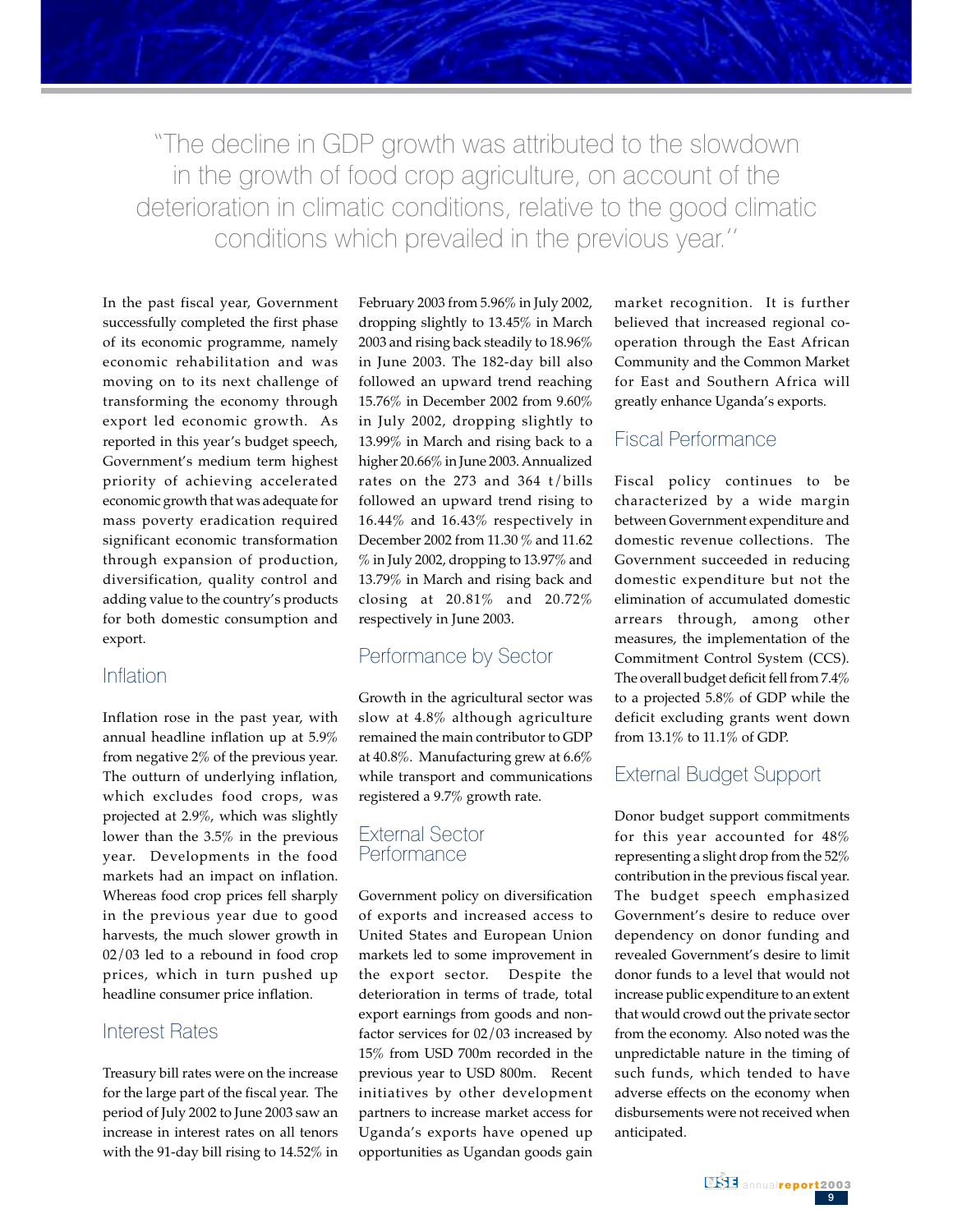# Market Developments

## Bank Of Baroda, Uganda Listing



During the period under review, the USE listed another equity, Bank of Baroda, Uganda

Ltd. on 14th November 2002, making it the first financial institution to list on the Uganda Securities Exchange. The listing of BOBU brought the number of listed companies on the USE to five. At commencement of trading, the Bank of Baroda share price closed at Ushs 715 representing a 19.2% increase from the IPO price of Ushs 600. This saw the USE Market Capitalization rise to Ushs 385bn from Ushs 361bn.

#### Uganda Telecom Ltd. Note Issuance Programme

During the fiscal year, UTL, a



Report committed into

telecommunication service provider issued a Ushs 54 billion Medium Term Note program that

was approved by the USE. The first tranche of the UTL Note amounting to Ushs. 30 bn was issued on June 30, 2003. USE wishes to take this opportunity to congratulate Uganda Telecom for this productive initiative.

## USE Educational Drive

USE continued its Education campaign throughout the year. Campaigns covered various programmes tailored to suit different segments of our stakeholders. This segmented approach in our education campaigns is aimed at achieving effectiveness in reaching

various categories of the public. Among the programmes under this drive include;

- **Road shows:** These are conducted in various key towns around the country;
- **In-house workshops** hosted to visiting groups to the USE including visits to higher Institutions of Learning, Rotary Clubs, etc.
- **International Trade Exhibition** USE also participates in this annual event organized by Uganda Manufacturers Association, which attracts several participants from all over the world.

#### USE Executive Edification Programme

USE launched its Executive Edification Programme for Senior Corporate Executives, Board of Directors and other key corporate and institutional decision makers. The primary objective of this program is to reach the key decision makers of strategic

corporations, businesses and institutions. Targeted entities for this programme include Financial Institutions, Pension Institutions, Corporations, the Private Sector plus other bodies with the potential to list at the USE. The workshops can be organized in house by the USE or companies may opt for inviting USE to their premises to conduct workshops.

## USE Tertiary Institute's Education Programme

Also kicked off under the same period was the USE Tertiary Institutes Education Programme (TIEP) with a workshop conducted for the MSC Accounting and Finance class of Makerere University Business School (MUBS). The Prime objective of this programme is to target the institutes of higher education in efforts to enhance the effectiveness of our education campaign given our limited resources .



*H. E. Vice President, Prof. Gilbert Bukenya, flanked by Mr. Onegi-Obel - Chaiman USE and Mr. S. Rutega Chief Executive -USE at the official launch of the USE translated publications.*

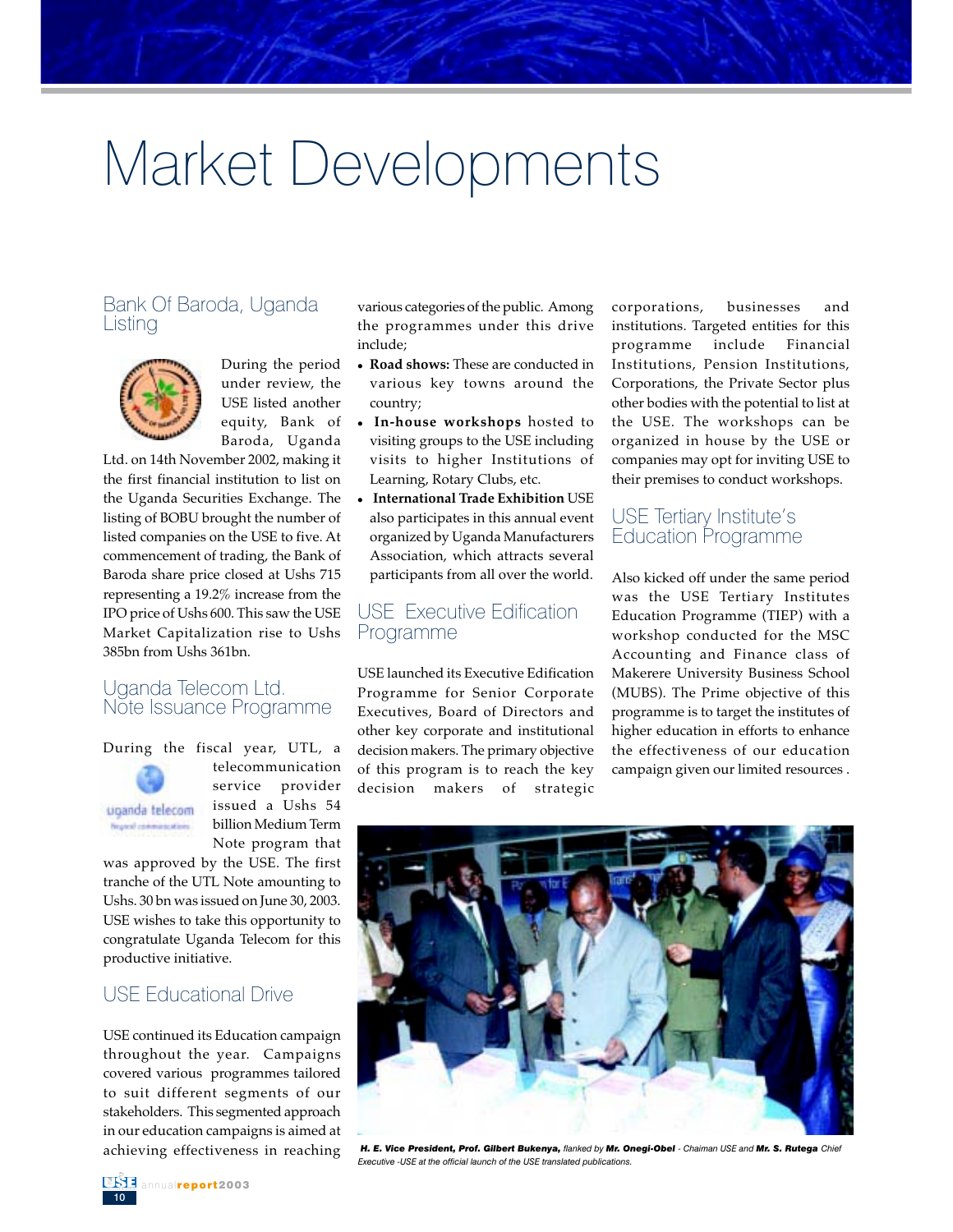*Mr. Kagalwala - Managing Director Bank of Baroda (second left) rings bell at the official listing of Bank of Baroda on the USE. Looking on are Dr. F. Omaswa (left), Mr. M. Opagi and Mr. S. Rutega*

## Publication of Translated **Brochures**

Additional Publications in translated versions were introduced to add to the already existing publications. Brochures were translated into four main languages that fairly represent the four key geographical regions of Uganda. The languages include Luo, Runyakitara, Ateso and Luganda. These new publications will enhance the effectiveness of the ongoing road show public education campaigns particularly those conducted in the rural areas of the country where a preference for local languages exists.

## Training and Development Programmes

Training and staff development continued to take precedence at USE. In order to develop a market that is transparent, competent and able to meet the demands of investors, it is vital that sufficient training and education is availed to the USE staff. Training and capacity building for the USE staff has been ongoing throughout the year. GTZ-SIDA continued to sponsor staff training under its Financial Systems Development Programme.

### Corporate Governance **Training**

USE participated in a 3-day induction course on Corporate Governance for Company Directors and Senior Management held by the Private Sector Corporate Governance Trust, Kenya from 11th to 13th December 2002 in Kampala. Among the key issues



discussed were strategic analysis and evaluation, corporate governance reporting and compliance and the legal framework.



## USE Logo

USE unveiled its new logo, which puts into perspective our future objectives. The Logo brands our corporate image as a sovereign Stock Exchange working towards full incorporation with other regional markets.

### EASRA Meetings

USE also participated in the 12th, 13, and 14th meetings of the Stock Exchanges and Capital Markets Regulatory Authorities of the three East African Member States. A lot of work has been accomplished under this regional forum on the harmonisation of regulations and market procedures towards regional integration.

## USE Website Redesign

The period under review saw the successful completion of the USE Website redesign project. The newly designed website which was funded

under the GTZ/SIDA Programme is a highly dynamic and interactive website that will provide visitors with a wide range of information on a real time basis. The website is now functioning at **www.use.or.ug**

#### 7th ASEA Conference Held in Tanzania

USE participated in the 7th African Stock Exchange Association's Annual conference in Tanzania. The conference brought together several Stock Exchanges from across Africa under the theme "Towards Integrated African Capital Markets" and was hosted by the Dar es Salaam Stock Exchange (DSE) between the 27th and the 30th of November 2002.

#### Pre and Post Budget Consultations convened by EAC secretariat

USE participated in the EAC Secretariat Meetings of the Budget Consultations of Ministries responsible for Finance held in Arusha. These meetings brought together Technical officials from the Capital Markets Development Committee, Ministries of Finance and Central Banks in East Africa to evaluate the implementation of past proposals and outcomes of the National Budgets for the fiscal year 2002/2003.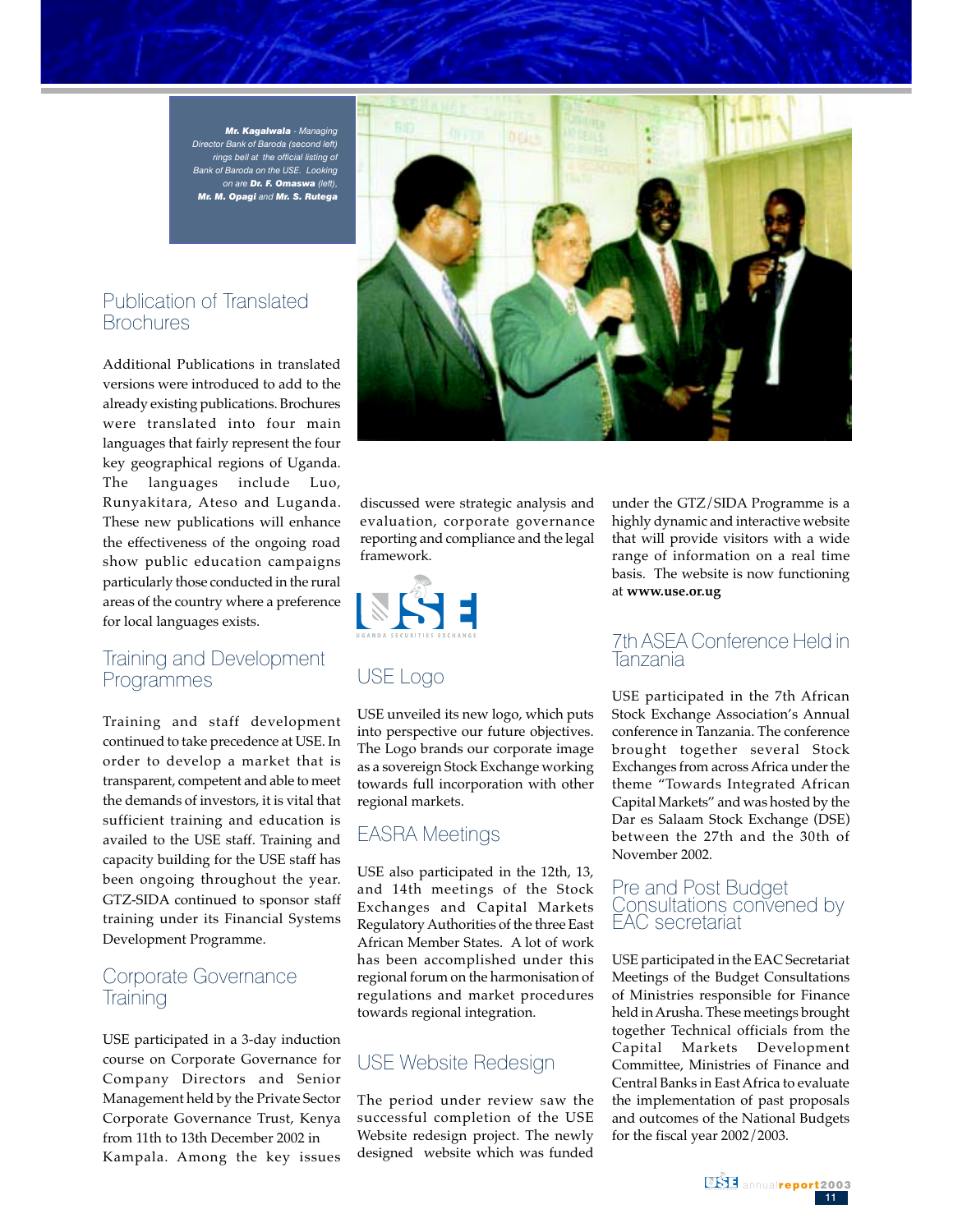# Market Performance

## Equities Market

In the 95 trading sessions held at the Exchange during the 2002/2003 fiscal year, trading recorded a 17.6% increase in turnover from the Ushs 942,361,639 turnover recorded in the previous fiscal year to Ushs 1,108,154,731.The fiscal year under review saw the number of shares traded drop from 1,400,623 shares recorded in the previous year to 584,484 shares. The number of deals recorded increased from 301 deals recorded in the 2001/2002 fiscal year to 437 deals in 2002/2003. The market capitalization of the Exchange rose during the 2002/2003 fiscal year to Ushs 848.4bn from the Ushs 371bn levels recorded at the end of June 2002. It was during this same fiscal year that the USE listed its fifth equity, Bank of Baroda, Uganda Ltd bringing the number of listed equities on the USE up from four equities recorded at the close of the previous fiscal year to five equities.

## Trading Volumes and Activity

#### Monthly Traded Statistics from July 2002 to June 2003

|                                                     | <b>Jul'02</b> | Aug'02      | Sept'02   | <b>Oct'02</b> | <b>Nov'02</b> | <b>Dec'02</b>  | <b>Jan' 03</b> | Feb'03         | Mar'03     | Apr'03     | May'03     | <b>Jun'03</b>  |
|-----------------------------------------------------|---------------|-------------|-----------|---------------|---------------|----------------|----------------|----------------|------------|------------|------------|----------------|
| No. of Shares<br>Traded                             | 155,722       | 177,661     | 2,551     | 8,231         | 96,558        | 20,800         | 1,075          | 1,130          | 5,153      | 29,949     | 6,189      | 4,465          |
| Turnover (Ushs) 257,067,840                         |               | 652,590,732 | 5,972,599 | 13,352,950    | 61,208,360    | 14,872,000     | 2,309,025      | 5,251,185      | 16,884,660 | 40,064,250 | 27,494,070 | 11,087,060     |
| No of Deals                                         | 52            | 50          | 35        | 20            | 41            | 6              | 12             | 11             | 46         | 84         | 36         | 44             |
| <b>Trading Days</b>                                 | 9             | 9           | 8         | 10            | 8             | $\overline{4}$ | 8              | $\overline{7}$ | 8          | $9\,$      | 8          | $\overline{7}$ |
| Daily Avg.<br>Turnover (Ushs)                       | 28,563,093    | 72,510,081  | 746,575   | 1,335,295     | 7,651,045     | 3,718,000      | 288,628        | 750,169        | 2,110,583  | 4,451,583  | 3,436,759  | 1,583,866      |
| <b>Turnover Ratio</b><br>(turnover/<br>market cap%) | 0.07119       | 0.17909     | 0.00156   | 0.00336       | 0.01476       | 0.00318        | 0.00047        | 0.00089        | 0.00255    | 0.00468    | 0.00340    | 0.00131        |
| Market Cap<br>(Ushs Billion)                        | 361.1         | 364.4       | 382.8     | 397.2         | 414.8         | 467.5          | 492.0          | 590.1          | 660.9      | 855.6      | 808.2      | 848.4          |
| <b>BATU</b> closing<br>price(Ushs)                  | 1,200         | 1,200       | 1,200     | 1,200         | 1,200         | 1,200          | 1,195          | 1,195          | 1,200      | 1,200      | 1,200      | 1,200          |
| <b>BOBU</b><br>closing price<br>(Ushs)              | n/a           | n/a         | n/a       | n/a           | 715           | 715            | 715            | 715            | 715        | 730        | 760        | 760            |
| <b>EABL</b> closing<br>price(Ushs)                  | 2,010         | 1,997       | 2,164     | 2,339         | 2,280         | 2,844          | 3,071          | 3,945          | 4,638      | 6,308      | 5,770      | 6,127          |
| <b>KA</b> closing<br>price(Ushs)                    | 175           | 185         | 185       | 175           | 165           | 146            | 146            | 152            | 140        | 166        | 188        | 178            |
| <b>UCL</b> closing<br>price(Ushs)                   | 4,635         | 4,667       | 5,030     | 5,030         | 5,030         | 5,030          | 5,025          | 5,030          | 6,100      | 6,130      | 6,130      | 6,220          |
| Exchange/USD                                        | 1,821         | 1,820       | 1,830     | 1,845         | 1,850         | 1,851          | 1,885          | 1,930          | 1,985      | 2,000      | 2,000      | 2,010          |

#### **Note**

Bank of Baroda, Uganda (BOBU) listed in November 2002 Exchange Rate - Citibank Exchange Rate as at end of the month Closing Price - Share Price at the close of the Month

*Source: USE Trading Department*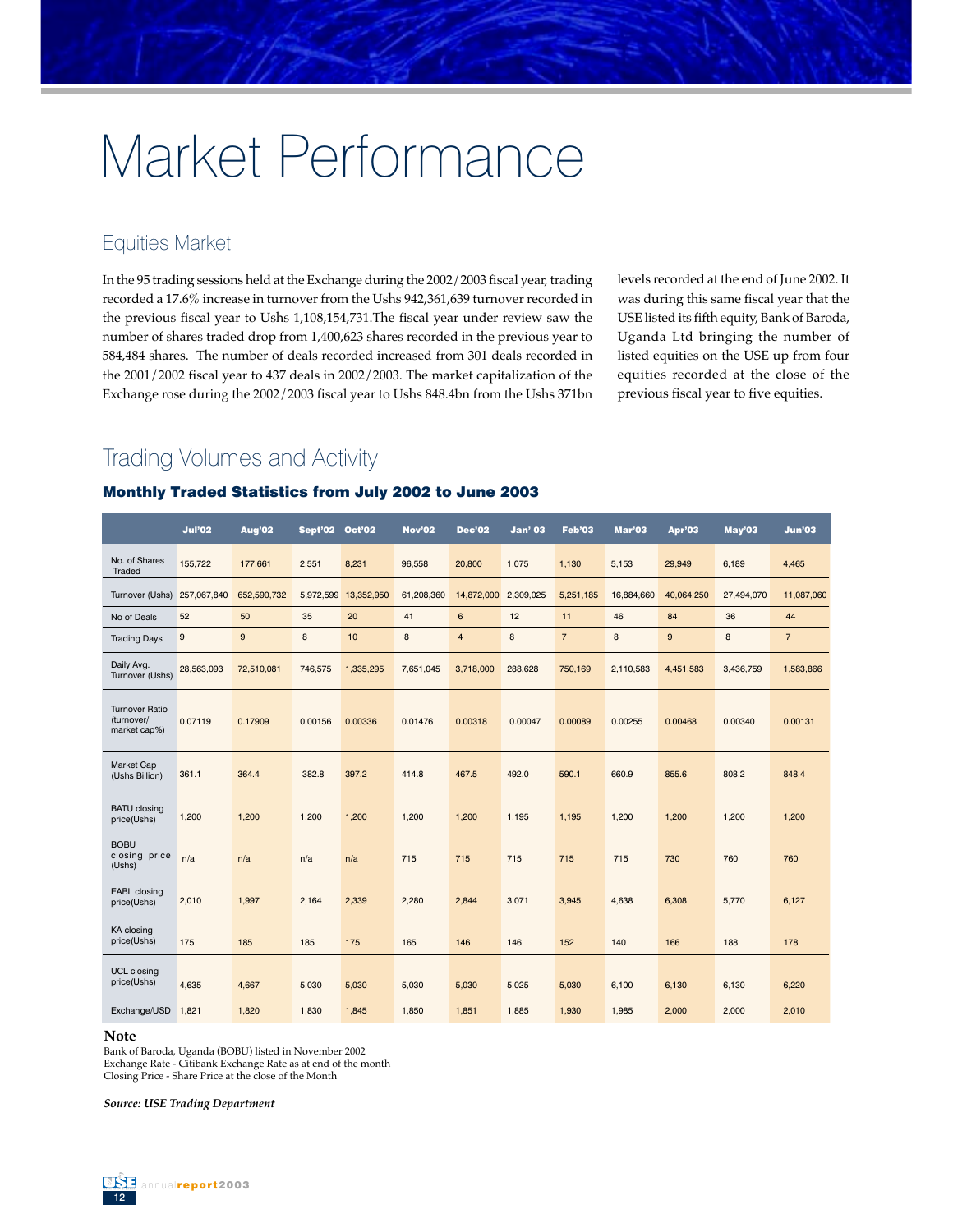|                                         | 1st Quarter | 2nd Ouarter | 3rd Ouarter | 4th Quarter |
|-----------------------------------------|-------------|-------------|-------------|-------------|
| <b>Number of Shares Traded</b>          | 410,934     | 125,589     | 7,358       | 40,603      |
| Turnover (Ushs)                         | 915,631,171 | 89,433,310  | 24,444,870  | 78,645,380  |
| <b>Number of Deals</b>                  | 137         | 67          | 69          | 164         |
| <b>Trading Days</b>                     | 26          | 22          | 23          | 24          |
| <b>Monthly Average</b>                  |             |             |             |             |
| Turnover (Ushs)                         | 305,210,390 | 29,811,103  | 8,148,290   | 26,215,127  |
| <b>Monthly Average Number of Trades</b> | 46          | 22          | 23          | 55          |

## **Trading volumes and activity on a quarterly basis**: 2002/2003 Fiscal Year

*Source: USE Trading Department*

### Activity per Counter

During the 2002/2003 fiscal year, the Uganda Clays counter recorded a turnover of Ushs 704,269,421 with the BATU counter recording a turnover of Ushs 318,164,095 and the new entrant BOBU registering a turnover of Ushs 73,065,000. For the cross listed companies, a total volume of 11,668,394 EABL shares and 51,461,766 KA shares were traded in 2,199 and 4,065 deals respectively. The general increase in turnover can be attributed to the listing of the BOBU share which offered equity investors with yet another product following its successful IPO, which improved awareness of the stock market, as well as the continued good performance of the listed companies.



## Secondary Market Activity under the Primary Dealer System

In February 2003, Bank of Uganda introduced a Primary Dealer System to play the market making role for Government Securities on the Primary and Secondary market. The current list of Primary Dealers includes Standard Chartered Bank Uganda Ltd, Bank of Baroda Uganda Ltd, Barclays Bank Uganda, Stanbic Bank Uganda and DFCU Bank. As at June 30th 2003, secondary market volume of Ushs 8.45 bn has been recorded.

*Source: USE Trading Department.*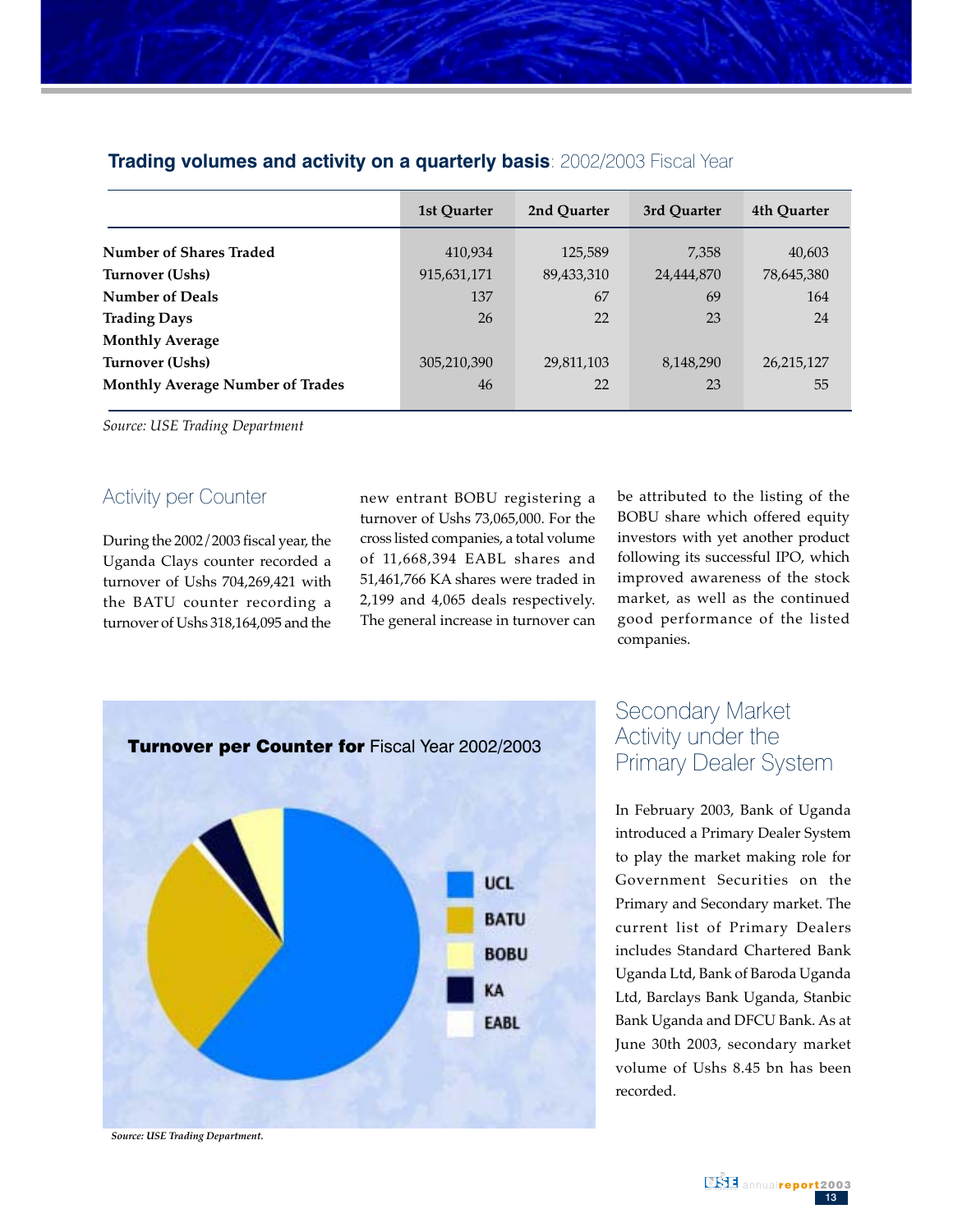

EABL and KA closing price = NSE closing price for 30/6/2003 Exchange Rates  $=$  Prevailing rates as at 30/6/2003

- **BATU** Audited accounts for year ending December 2002
- **EABL** Unaudited accounts for six months ending December 2002
- **UCL** Audited accounts for the year ending December 2002
- **BOBU** Audited accounts for year ending 31st December 2002
- **KA** Audited accounts for year ending 31st March 2003



**Note:**

**Earnings and Dividends based on company results as follows: -**

**EABL** and **KA** closing price = NSE closing price for  $30/6/2003$ 

Exchange Rates =Prevailing rates as at 30/6/2003

**BATU** Audited accounts for year ending December 2002

**EABL** Unaudited accounts for six months ending December 2002

- **UCL** Audited accounts for the year ending December 2002
- **BOBU** Audited accounts for year ending 31st December 2002
- **KA** Audited accounts for year ending 31st March 2003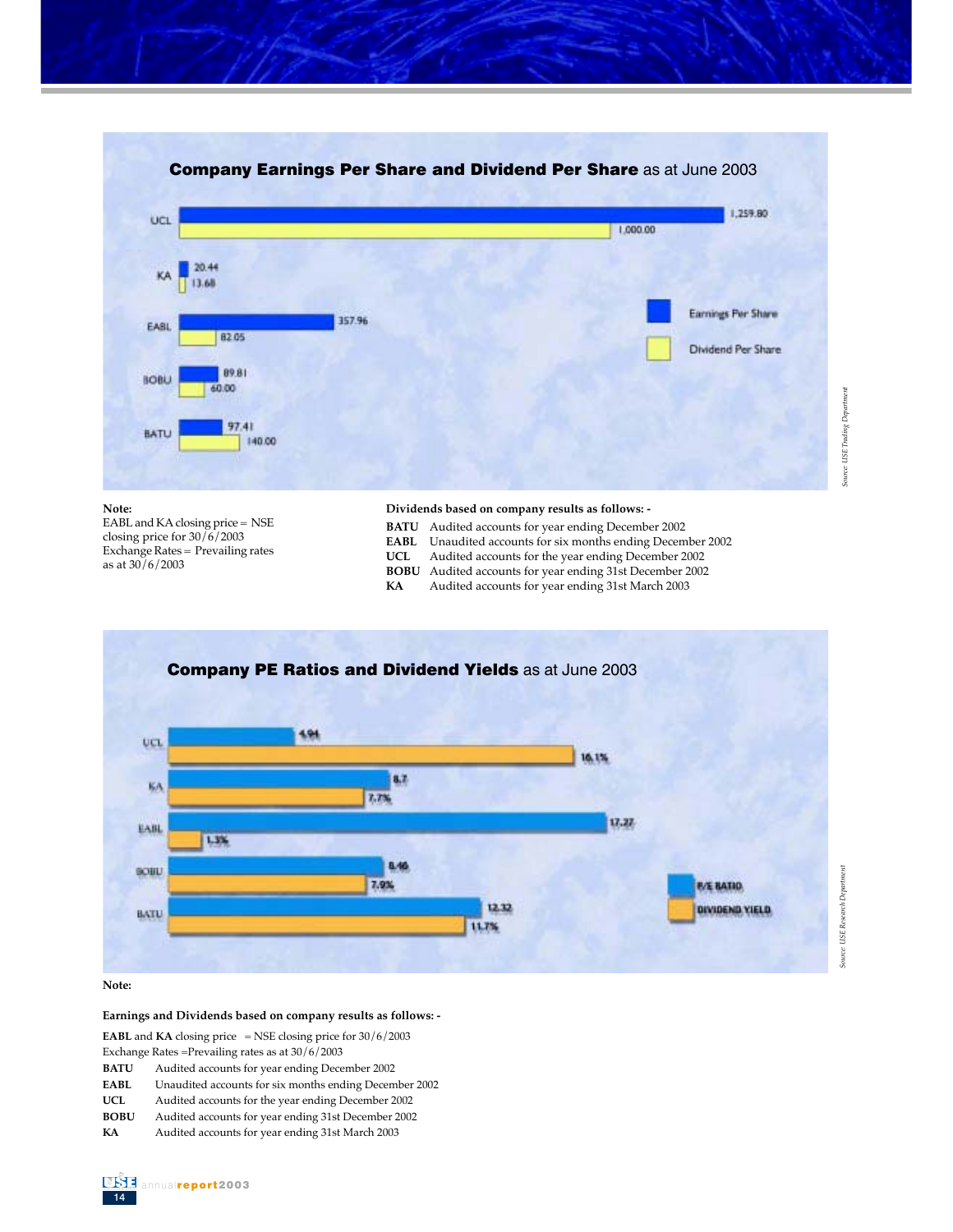# Legal & Surveillance Report

## Surveillance

The surveillance function of the Legal & Surveillance Department seeks to ensure compliance by the listed securities and the members of Uganda Securities Exchange Limited (USE) to the various Rules of the Exchange.

During the year under review, the Department made surveillance visits to the broker/dealer firms whose number by the end of the reporting period had been reduced to four. TransAfrica Finance & Securities Limited had its broker/dealer and investment advisor licenses suspended by the Capital Markets Authority (CMA) with effect from November 2002. In June 2003, the broker/dealer and investment advisor licenses of Uganda Commercial Bank Limited (UCBL) were revoked. At this point in time, UCBL had for all intents and purposes ceased to operate as an entity having been purchased by Standard Bank of Africa and was in the process of having its operations merged with Stanbic Bank Uganda Limited. The remaining firms namely Baroda Capital Markets (U) Limited, Crane Financial Services Limited, Equity Stockbrokers (U) Limited, and MBEA Brokerage Services (U) Limited continue to operate in compliance with the Rules of the Exchange as evidenced by the surveillance reports.

The number of listed equities increased to five with the listing of Bank of Baroda Uganda Limited in November 2002. On 30th June 2003, USE approved the listing of the Uganda Telecom Limited U.Shs.54 billion Medium Term Note Programme, the first telecom instrument to list on the Exchange. All the listed securities announced dividends during the year under review. Announcements regarding appointments of key personnel were also made. Kenya Airways appointed a new Group Managing Director and CEO, Mr. Titus Naikuni, while EABL appointed a new Company Secretary, Ms Madren Nderu and a new Group Finance Director Mr. Peter Fullam. Mr. Peter Ndegwa was during the year appointed as BATU Finance Director. USE continued to receive annual reports from the listed companies in good time.

## Approval of Rules

CMA approved the USE Listing Rules and

the USE Rules. The Rules will be forwarded to the FPC for drafting expertise and on completion will be sent back to the CMA for final endorsement.

The full text of the Rules will be available on the USE website.

#### Central Depository System

The process of establishing a Central Depository System (CDS) has commenced in Nairobi with the establishment of the Central Depository and Settlement Corporation (CDSC) a percentage of whose shares are reserved for USE and Dar es Salaam Stock Exchange (DSE). The software solution providers have permitted the use of their software in Kenya, Uganda and Tanzania.

#### USE awaits the realisation of the proposals made for the

amendment of the Companies Act particularly the recognition of paperless securities, and CMA legislation for the regulation of the CDS. The Legal Department participated in the formulation of draft CDS Operational Rules under the auspices of the Legal Issues Committee of the East African Securities Regulatory Authorities (EASRA).

### **Iraining**

The department participated in the Joint UNITAR/MEFMI Regional Workshop on Development and Regulation of Capital Markets for Eastern and Southern Africa held in Harare in August 2002. The Workshop discussed issues concerning debt and equity and explored the opportunities presented by the New Partnership for Development (NEPAD) for the financial sector.

Corporate Governance has been recognised as an important factor in investor protection and in the success of a company. USE takes corporate governance issues very seriously and has during the year had the legal



Ms. Judy Obitre-Gama *Legal & Surveillance Manager*

department undertake training in corporate governance offered by the Private Sector Corporate Governance Trust (PSCGT) of Kenya with funding from African Management Services (AMSCO) and the Africa Project Development Facility (APDF). The induction course was organised by the Institute of Corporate Governance of Uganda (ICGU).

In June 2003, the legal department was represented in the World Bank/MEFMI/ South African National Treasury funded Regional Workshop on Developing Government Bond Markets in Sub-Saharan Africa. A regional snapshot of sub-saharan Africa Government bond markets was given and a framework for building supply and demand for bonds was discussed. The role of primary dealers in a developed market was presented for comparative purposes. The pertinent question of the possibility of developing bond markets under high levels of macroeconomic risk was posed and answered in the affirmative. The issues were of great relevance to Uganda in her attempts at establishing a medium to long term government bond.

> $15$ **BSE** annual report2003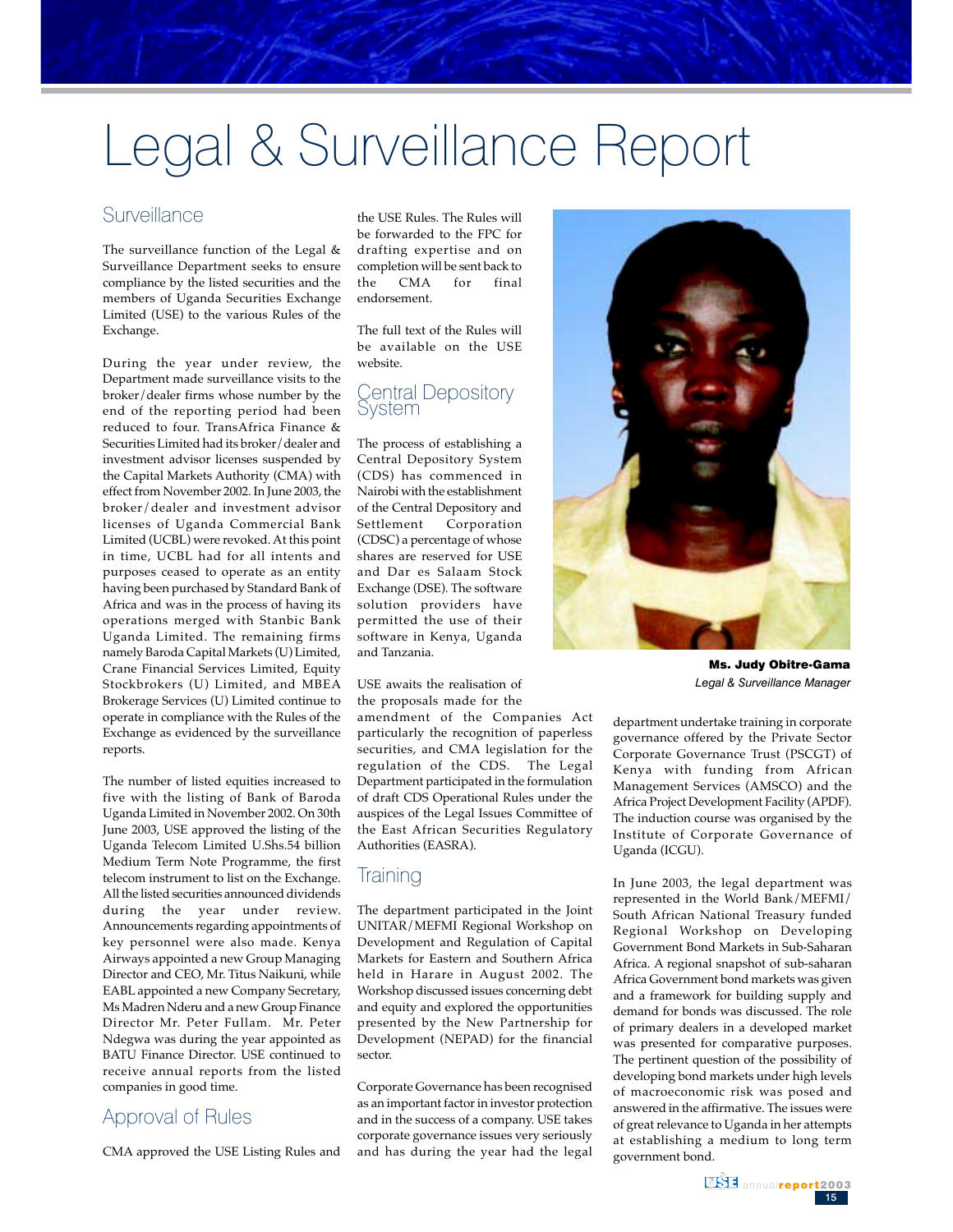





**1.** Directors of Bank of Baroda (U) Ltd at the BOBU Annual General Meeting. **2.** Shareholders vote at the BATU Annual General Meeting. **3**. MEFMI Guests attend the USE Tertiary Institutions Education Program **4**. Brokers trading on the USE Floor.

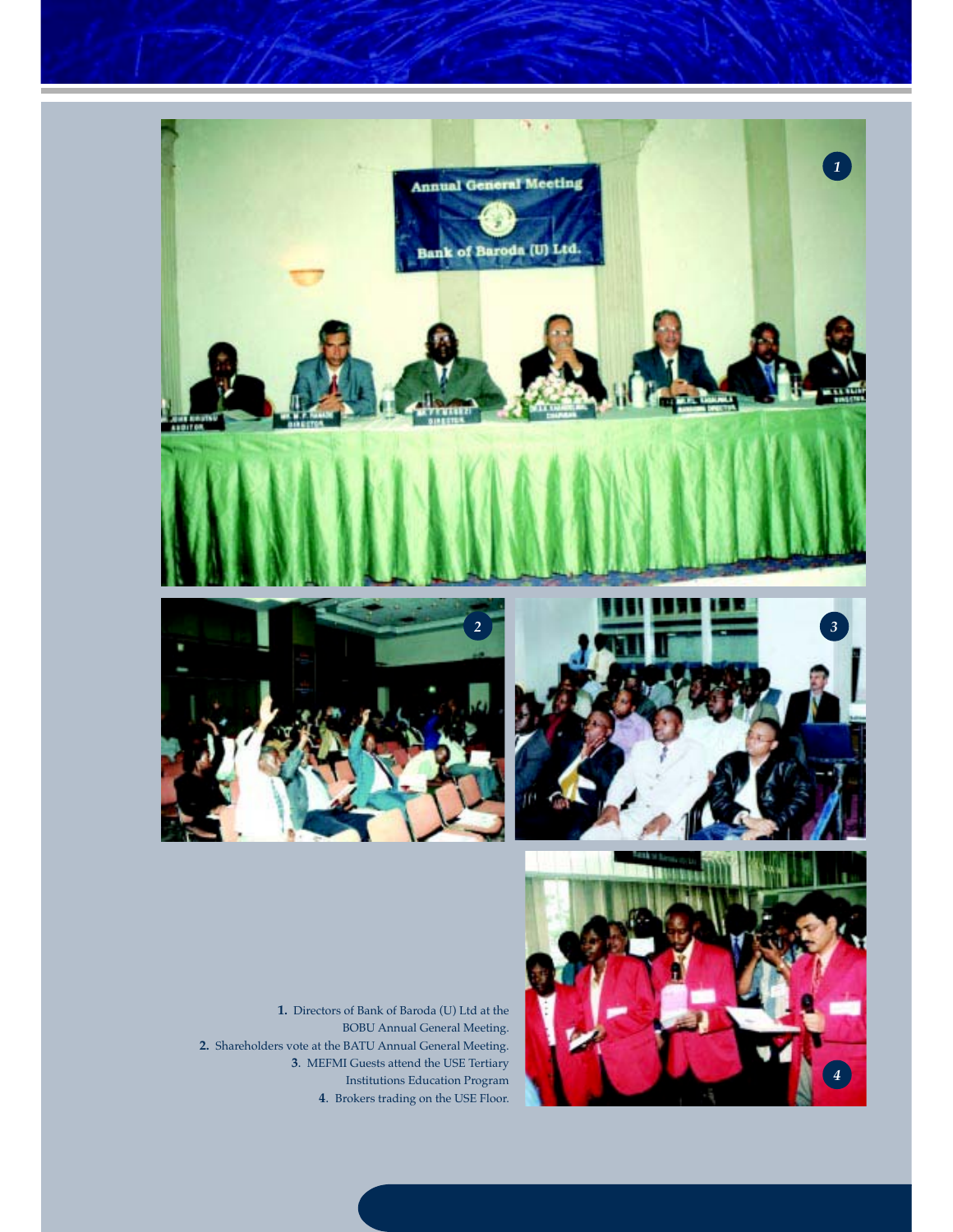# FINANCIAL STATEMENTS

**30 JUNE 2003**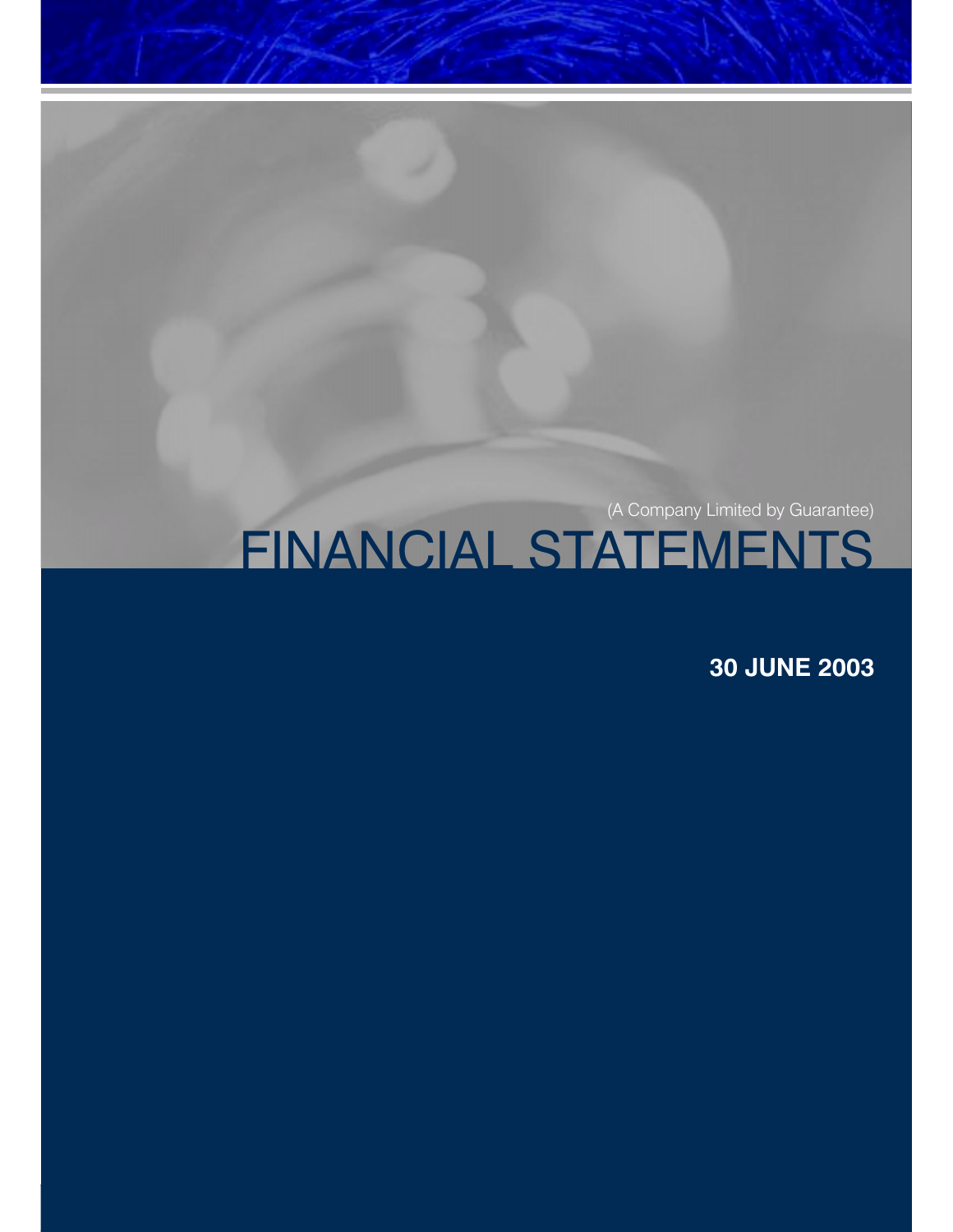COMPANY INFORMATION YEAR ENDED 30 JUNE 2003

## PRINCIPAL PLACE OF BUSINESS AND REGISTERED OFFICE

**Workers' House**

1 Pilkington Road, 2nd Floor, Northern Wing P. O. Box 23552 Kampala

## BANKERS

#### **Stanbic Bank Uganda Limited**

Corporate Banking Division 45 Kampala Road P.O. Box 7131 Kampala

#### **Citibank Uganda Limited**

Corporate Banking Division 4 Ternan Avenue P.O. Box 7505 Kampala

## **SECRETARY**

**Simon Rutega** P. O. Box 23552 Kampala

## **AUDITORS**

#### **Ernst & Young**

Ernst & Young House 18 Clement Hill Road Shimoni Office Village P. O. Box 7215 Kampala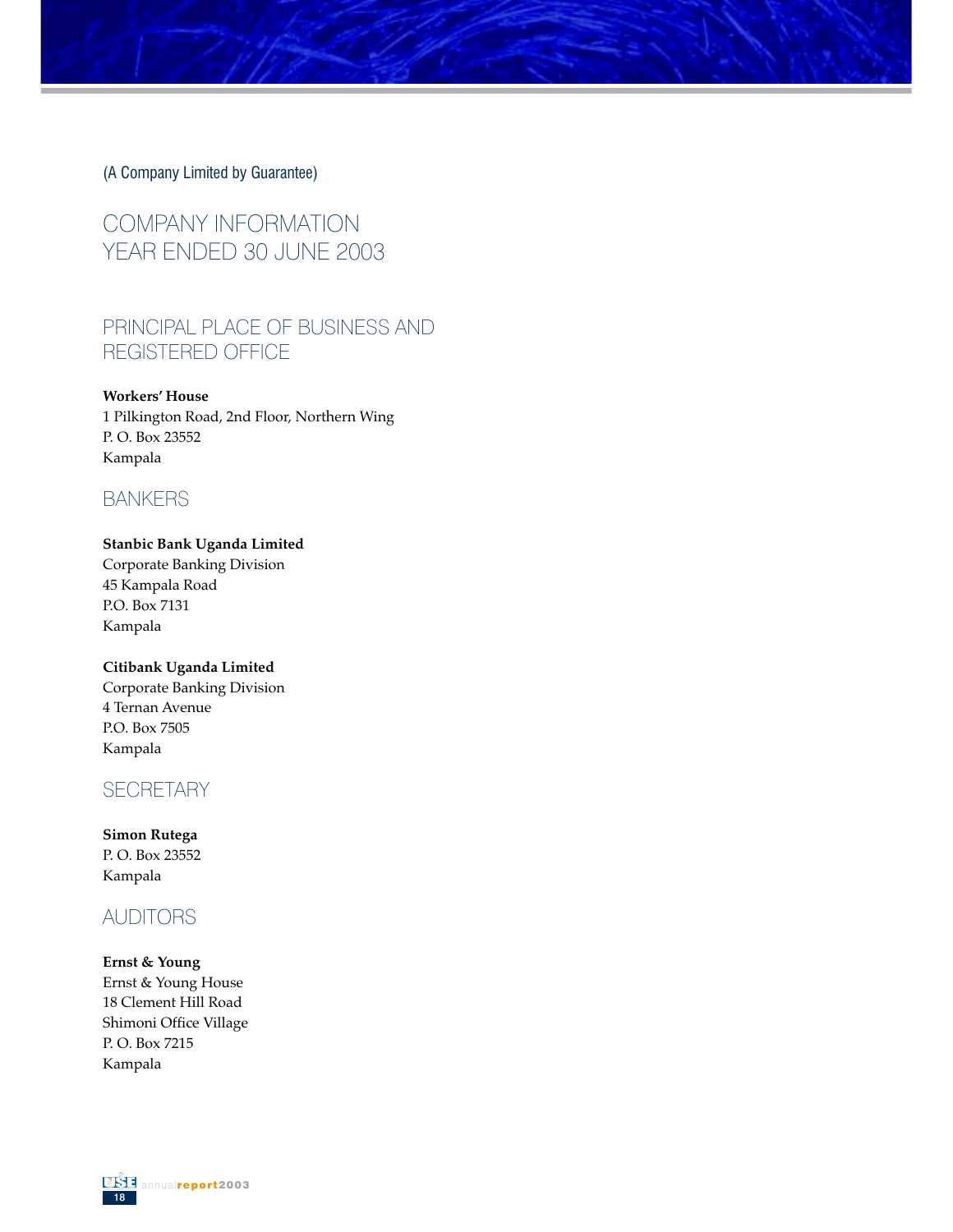## REPORT OF THE DIRECTORS YEAR ENDED 30 JUNE 2003

The directors submit their report and the audited financial statements for the year ended 30 June 2003 which show the state of the company's affairs.

#### **1. PRINCIPAL ACTIVITIES**

The company continues to provide, maintain and regulate suitable premises and facilities for conducting all the business of stock exchange and securities exchange.

#### **2. RESULTS**

The results for the year are set out on page 23.

#### **3. DIVIDENDS**

The directors do not recommend the payment of a dividend in respect of the year ended 30 June 2003.

#### **4. RESERVES**

The reserves of the company are set out on page 24.

#### **5. DIRECTORS**

*The directors who served during the year and to the date of this report were:-*

- Baroda Capital Markets (U) Ltd.
- Crane Financial Services Limited
- Equity Stock Brokers (Uganda) Ltd.
- Geoffrey A. Onegi-Obel & Co. Limited
- MBEA Brokerage Services (Uganda) Ltd.
- $\bullet$ TransAfrica Finance and Securities Ltd.
- Uganda Commercial Bank Ltd.

#### **6. AUDITORS**

Ernst & Young have expressed their willingness to continue in office in accordance with section 159(2) of the Companies Act.

By Order of the Board

19th November 2003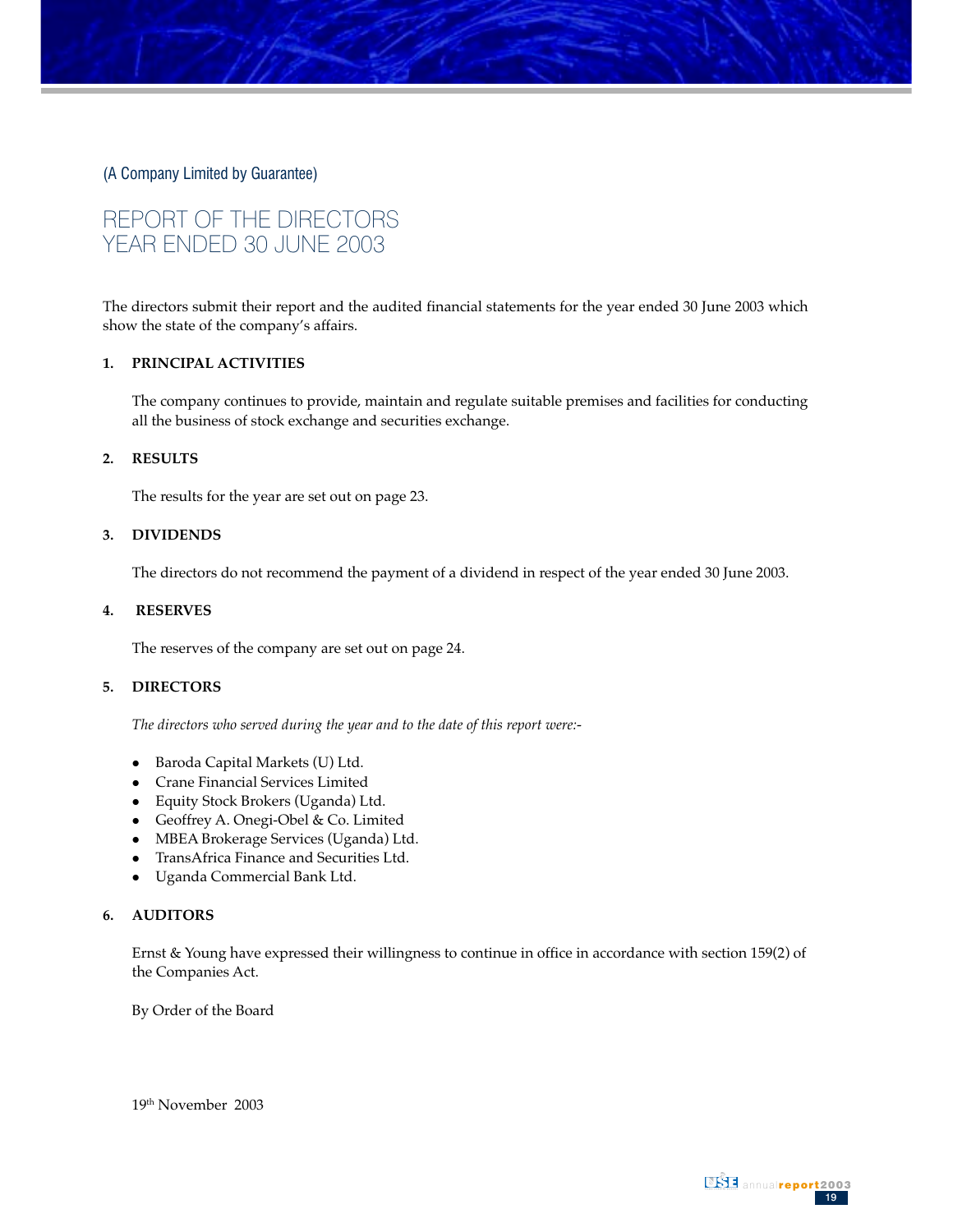## **STATEMENT OF DIRECTORS' RESPONSIBILITIES YEAR ENDED 30 JUNE 2003**

The Companies Act requires the directors to prepare financial statements for each financial year, which give a true and fair view of the state of affairs of the company as at the end of the financial year and of its operating results for that year. It also requires the directors to ensure the company keeps proper accounting records which disclose with reasonable accuracy, at any time, the financial position of the company. They are also responsible for safeguarding the assets of the company.

The directors accept responsibility for the annual financial statements, which have been prepared using appropriate accounting policies supported by reasonable and prudent judgements and estimates, in conformity with generally accepted accounting practice and in the manner required by the Companies Act. The directors are of the opinion that the financial statements give a true and fair view of the state of the financial affairs of the company and of its operating results. The directors further accept responsibility for the maintenance of accounting records which may be relied upon in the preparation of financial statements, as well as adequate systems of internal financial control.

Nothing has come to the attention of the directors to indicate that the company will not remain a going concern for at least the next twelve months from the date of this statement.

........................................................

Director

19th November 2003

........................................................

Director

19th November 2003

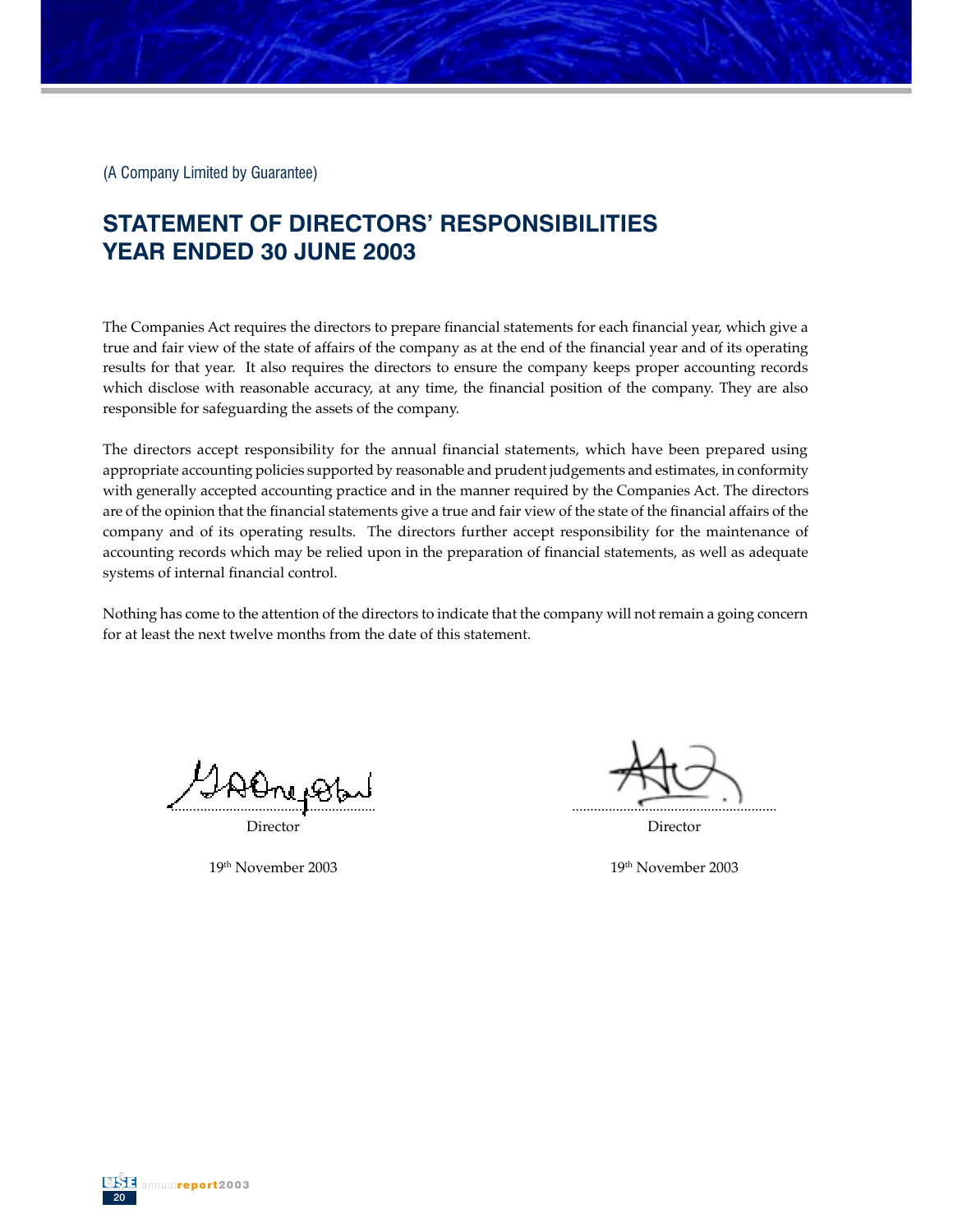# **EII ERNST& YOUNG**

## REPORT OF THE INDEPENDENT AUDITORS TO THE MEMBERS OF UGANDA SECURITIES EXCHANGE LIMITED

We have audited the financial statements on pages 22 to 30 which have been prepared on the basis of the accounting policies set out on page 26. We obtained all the information and explanations which we considered necessary for our audit.

#### **RESPECTIVE RESPONSIBILITIES OF THE DIRECTORS AND THE INDEPENDENT AUDITORS**

As stated on page 20, the directors are responsible for the preparation of financial statements which give a true and fair view of the state of the affairs of the company and of its operating results. Our responsibility is to express an independent opinion on the financial statements based on our audit and to report our opinion to you.

#### **BASIS OF OPINION**

We conducted our audit in accordance with International Financial Reporting Standards on Auditing. Those standards require that we plan and perform the audit to obtain a reasonable assurance that the financial statements are free from material misstatement. An audit includes examining, on a test basis, evidence supporting the amounts and disclosures in the financial statements. It also includes assessing the accounting principles used and significant estimates made by the directors, as well as evaluating the overall accounts presentation. We believe that our audit provides a reasonable basis for our opinion.

#### **OPINION**

In our opinion, proper books of account have been kept and the financial statements, which are in agreement therewith, give a true and fair view of the state of the financial affairs of the company at 30 June 2003 and of the surplus and cash flows for the year then ended and comply with International Financial Reporting Standards and the Companies Act.

210 Small<br>2 teachden 2003 日 アルス

**KAMPALA**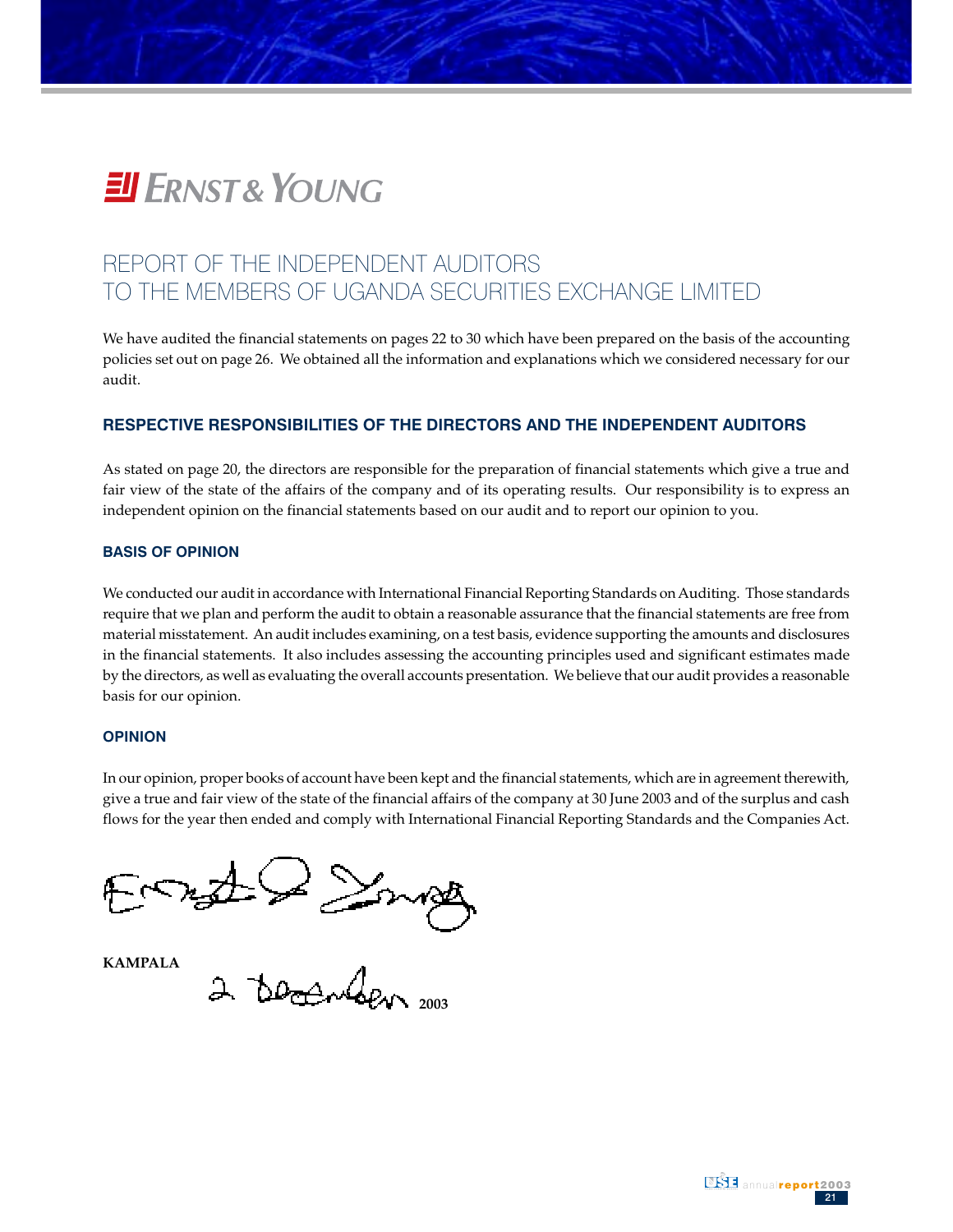## BALANCE SHEET AS AT 30 JUNE 2003

| <b>ASSETS</b>                                             | <b>Note</b>     | 2003<br><b>Ushs</b>       | 2002<br><b>Ushs</b> |
|-----------------------------------------------------------|-----------------|---------------------------|---------------------|
| <b>NON-CURRENT ASSETS</b>                                 |                 |                           |                     |
| Fixed assets<br>Investments                               | $1(c)$ & 2<br>3 | 137,582,363<br>28,442,584 | 69,199,532          |
|                                                           |                 |                           |                     |
|                                                           |                 | 166,024,947               | 69,199,532          |
| <b>CURRENT ASSETS</b>                                     |                 |                           |                     |
| Debtors                                                   | $\overline{4}$  | 4,524,443                 | 7,169,681           |
| Short-term investments                                    | 5               | 47,923,000                |                     |
| Cash and bank balances                                    | 6               | 179,088,971               | 311,227,754         |
|                                                           |                 | 231,536,414               | 318,397,435         |
| <b>TOTAL ASSETS</b>                                       |                 | 397,561,361               | 387,596,967         |
| <b>SHAREHOLDERS' FUNDS AND LIABILITIES</b>                |                 |                           |                     |
| <b>SHAREHOLDERS' EQUITY</b>                               |                 |                           |                     |
| Share capital                                             | 7               |                           |                     |
| <b>Reserves</b>                                           | 8               | 386,059,478               | 376,434,349         |
|                                                           |                 | 386,059,478               | 376,434,349         |
| <b>CURRENT LIABILITIES</b>                                |                 |                           |                     |
| Creditors and accruals<br><b>TOTAL SHAREHOLDERS FUNDS</b> | 9               | 11,501,883                | 11,162,618          |
| <b>AND LIABILITIES</b>                                    |                 | 397,561,361               | 387,596,967         |

The financial statements were approved by the Board of Directors on 19th November 2003 and signed on its behalf by:-

SAOnepoby

Director

........................................................

Director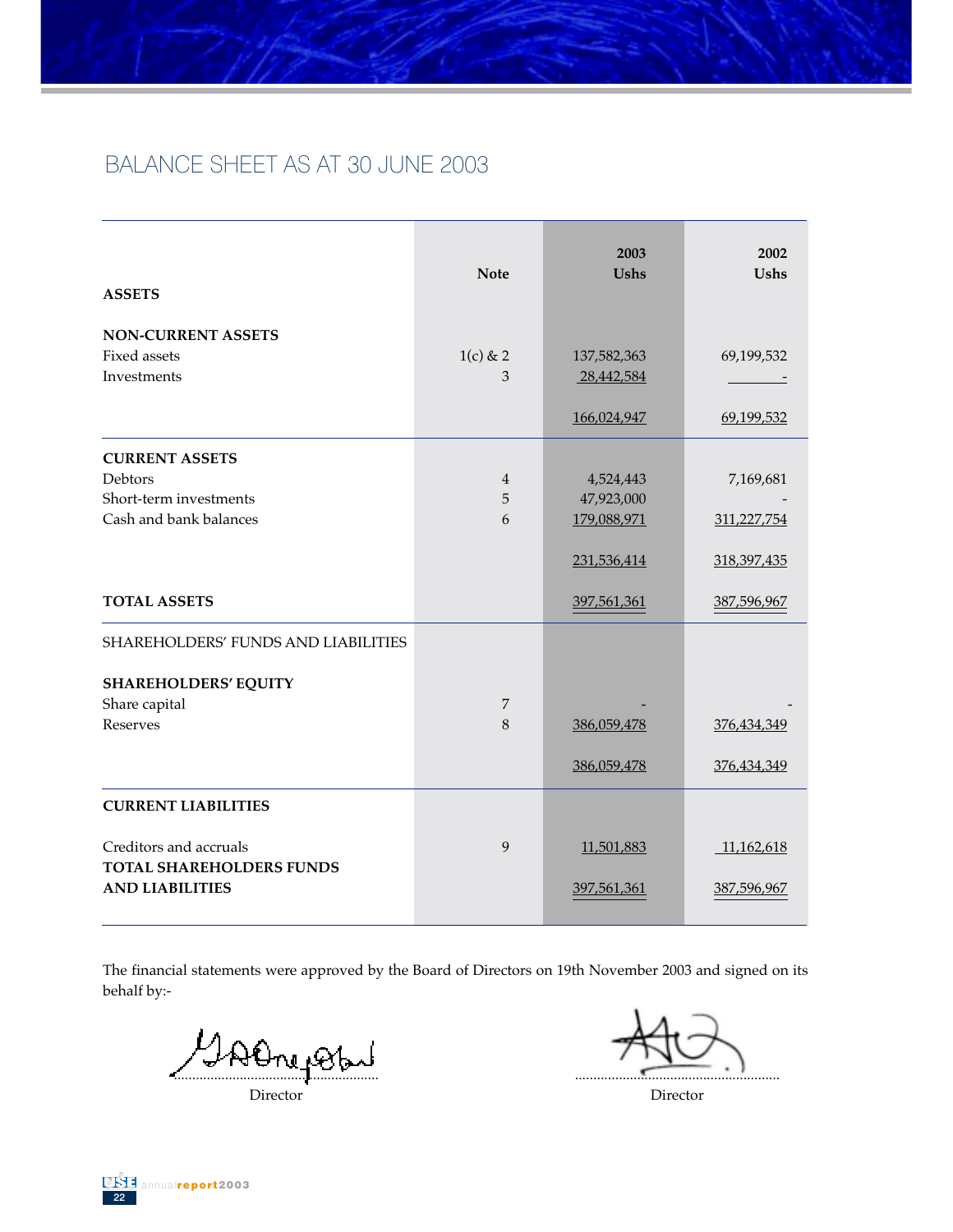## INCOME AND EXPENDITURE STATEMENT FOR THE YEAR ENDED 30 JUNE 2003

| <b>INCOME</b>                                                                               | <b>Note</b> | 2003<br><b>Ushs</b>                                                               | 2002<br><b>Ushs</b>                                                              |
|---------------------------------------------------------------------------------------------|-------------|-----------------------------------------------------------------------------------|----------------------------------------------------------------------------------|
| Listing fees<br>Membership fees<br>Revenue grants<br>Capital grants<br>Miscellaneous income |             | 445,557,293<br>6,000,000<br>141,500,000<br>2,796,976<br>15,243,179<br>611,097,448 | 424,578,100<br>7,000,000<br>98,000,000<br>3,283,578<br>12,102,701<br>544,964,379 |
| <b>EXPENDITURE</b>                                                                          |             |                                                                                   |                                                                                  |
| Staff costs<br>Depreciation<br>Audit fees and expenses<br>Other                             | 10          | 278,876,135<br>32,064,522<br>3,300,000<br>313,801,146<br>628,041,803              | 206,282,716<br>21,022,973<br>2,917,000<br>223,703,711<br>453,926,400             |
| <b>SURPLUS FROM CONTINUING OPERATING</b><br><b>ACTIVITIES BEFORE TAXATION</b>               | 11          | (16, 944, 355)                                                                    | 91,037,979                                                                       |
| <b>TAXATION</b>                                                                             | 12          |                                                                                   |                                                                                  |
| NET SURPLUS FROM CONTINUING<br><b>OPERATIONS AFTER TAXATION</b>                             |             | (16, 944, 355)                                                                    | 91,037,979                                                                       |
| NET (DEFICIT)/SURPLUS FOR THE YEAR                                                          |             | (16, 944, 355)                                                                    | 91,037,979                                                                       |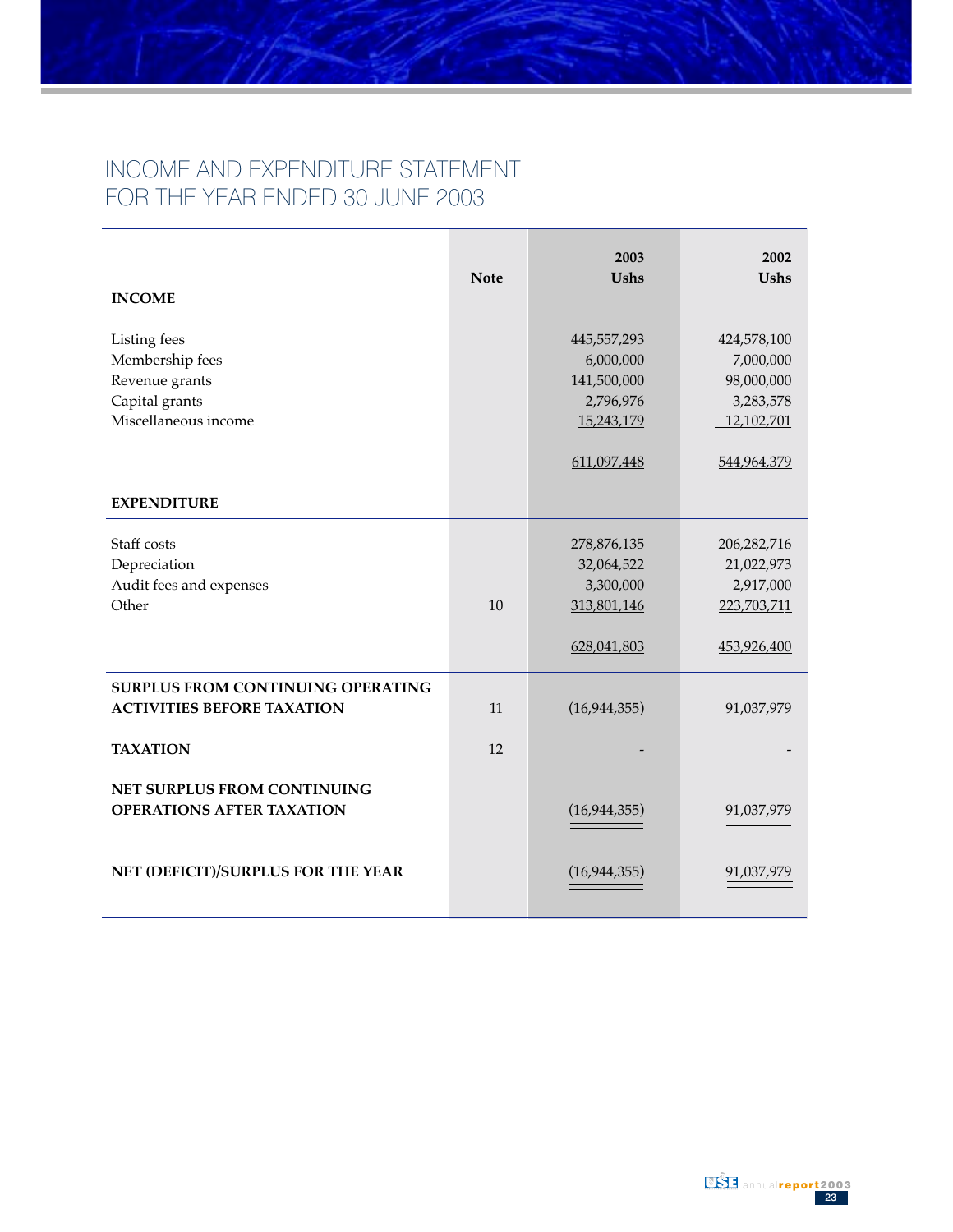## STATEMENT OF CHANGES IN EQUITY YEAR ENDED 30 JUNE 2003

|                                  | <b>Share</b><br>Capital<br><b><u>Ūshs</u></b> | Capital<br><b>Grants</b><br><b>Ushs</b> | Retained<br>Earnings<br>Ushs | <b>Total</b><br><b>Ushs</b> |
|----------------------------------|-----------------------------------------------|-----------------------------------------|------------------------------|-----------------------------|
| At 1 July 2001                   |                                               | 3,188,158                               | 283,965,063                  | 287, 153, 221               |
| Surplus for the year             |                                               |                                         | 91,037,979                   | 91,037,979                  |
| Capital grants during the period |                                               | 1,526,727                               |                              | 1,526,727                   |
| Transfers                        |                                               | (3,283,578)                             | $\overline{\phantom{0}}$     | (3,283,578)                 |
| At 30 June 2002                  |                                               | 1,431,307                               | 375,003,042                  | 376,434,349                 |
|                                  |                                               |                                         |                              |                             |
| At 1 July 2002                   |                                               | 1,431,307                               | 375,003,042                  | 376,434,349                 |
| Deficit for the year             |                                               |                                         | (16, 944, 355)               | (16, 944, 355)              |
| Capital grants during the year   |                                               | 29,366,460                              |                              | 29,366,460                  |
| Transfers                        |                                               | (2,796,976)                             |                              | (2,796,976)                 |
| At 30 June 2003                  |                                               | 28,000,791                              | 358,058,687                  | 386,059,478                 |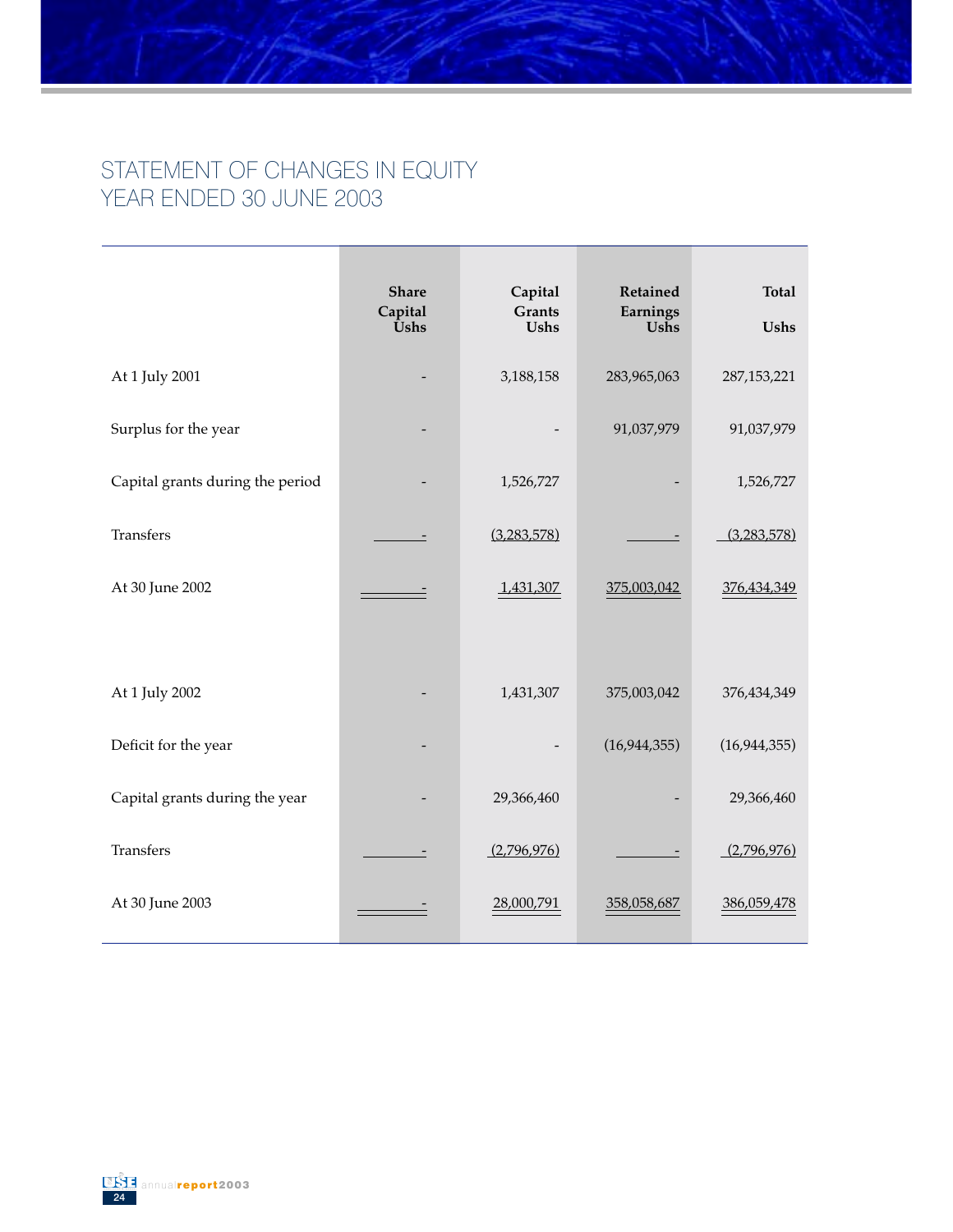# CASH FLOW STATEMENT YEAR ENDED 30 JUNE 2003

|                                                   | <b>Note</b> | 2003<br>Ushs    | 2002<br><b>Ushs</b> |
|---------------------------------------------------|-------------|-----------------|---------------------|
| <b>CASH FLOWS FROM OPERATING ACTIVITIES</b>       |             |                 |                     |
| Net surplus before taxation                       |             | (16, 944, 355)  | 91,037,979          |
| Adjustments for: -                                |             |                 |                     |
| Depreciation                                      |             | 32,064,522      | 21,022,973          |
| Amortisation of capital grants                    |             | (2,796,976)     | (3,283,578)         |
| Operating profit before working capital changes   |             | 12,323,191      | 108,777,374         |
| Increase/(decrease) in debtors                    |             | 2,645,238       | (5,715,154)         |
| Increase/(decrease) in short-term investments     |             | (47, 923, 000)  | 73,822,500          |
| Increase in trade creditors and accruals          |             | 339,265         | 1,426,406           |
| Net cash from operating activities                |             | (32,615,306)    | 178,311,126         |
| CASH FLOW FROM INVESTING ACTIVITIES               |             |                 |                     |
| Purchase of fixed assets                          |             | (71,080,893)    | (19,367,927)        |
| Long-term investment in central depository system |             | (28, 442, 584)  |                     |
| Net cash flow from investing activities           |             | (99, 523, 477)  | (19,367,927)        |
| Net (decrease) in cash and cash equivalents       |             | (132, 138, 783) | 158,943,199         |
| CASH AND CASH EQUIVALENTS AT THE                  |             |                 |                     |
| <b>BEGINNING OF THE YEAR</b>                      | 13          | 311,227,754     | <u>152,284,555</u>  |
| CASH AND CASH EQUIVALENTS AT THE                  |             |                 |                     |
| <b>END OF THE YEAR</b>                            | 13          | 179,088,971     | 311,227,754         |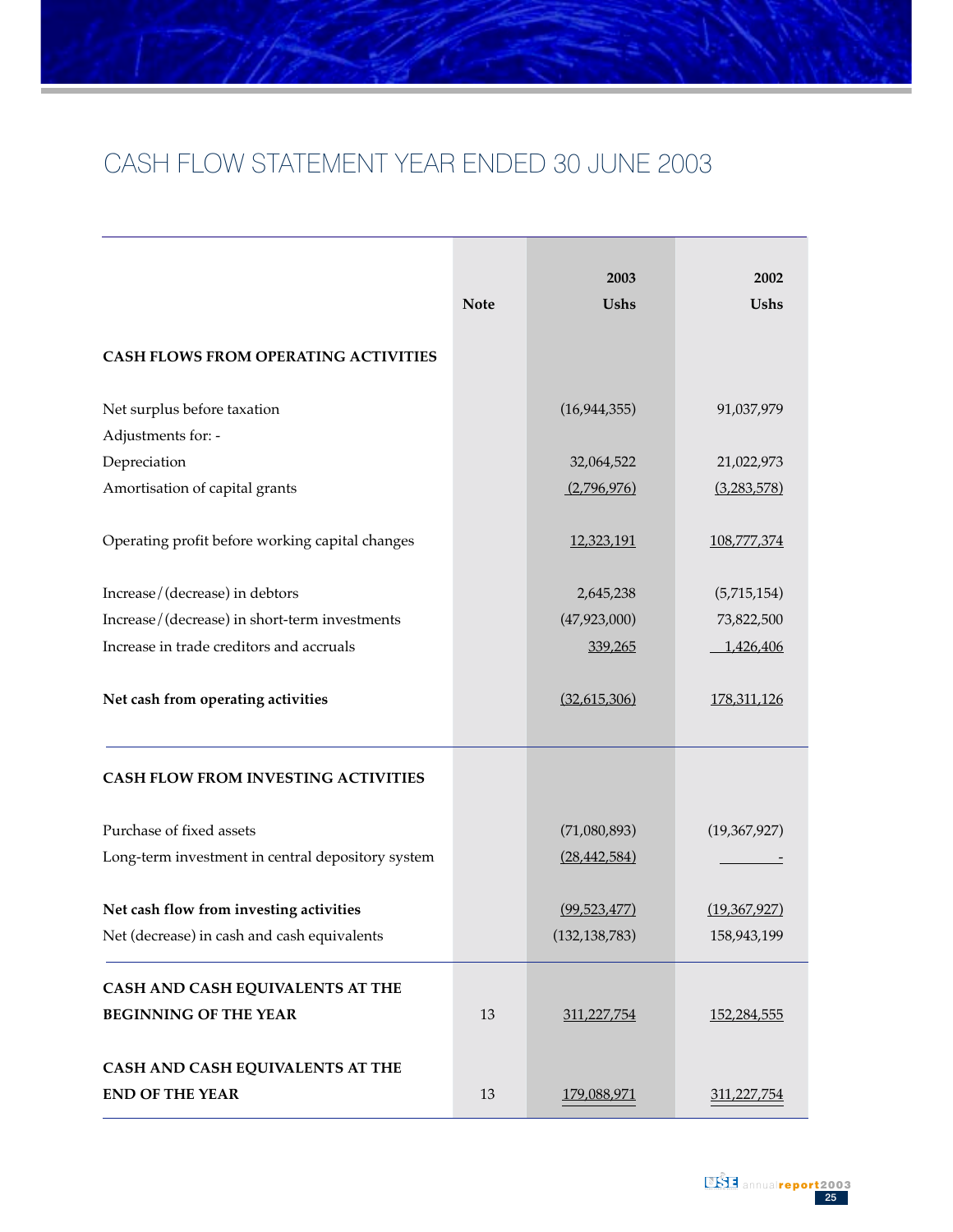## NOTES TO THE FINANCIAL STATEMENTS FOR THE YEAR ENDED 30 JUNE 2003

## **1. SIGNIFICANT ACCOUNTING POLICIES**

#### **a) Basis of Accounting**

The financial statements are prepared on the historical cost basis of accounting.

#### **b) Revenue Recognition**

Membership fees and other income are recognised on an accrual basis.

#### **c) Fixed Assets and Depreciation**

Fixed assets are stated at cost less accumulated depreciation.

Depreciation is calculated on the straight line basis, at annual rates estimated to write off carrying values of the assets over their expected useful lives at the following rates:

| The annual depreciation rates in use are: |        |
|-------------------------------------------|--------|
| Office partitions                         | 331/3% |
| Office equipment                          | 121/2% |
| Furniture, fixtures & fittings            | 121/2% |
| Motor vehicles                            | 25%    |
| Computers                                 | 331/3% |

#### **d) Foreign Currency Transactions**

Transactions during the year are converted into Uganda Shillings at rates ruling at the transactions dates. Monetary assets and liabilities at the balance sheet date which are expressed in foreign currencies are translated into Uganda Shillings at rates ruling at that date. The resulting differences from conversion and translation are dealt with in the income and expenditure account.

#### **e) Bad and Doubtful Debts**

Specific provision is made for all known doubtful debts. Bad debts are written off when all reasonable steps to recover them have been taken without success.

### **f) Revenue and Capital Grants**

- (i) Revenue Grants are recognised in the income and expenditure account in the year in which they are received and utilised.
- (ii) Capital Grants are credited to a special capital grants reserve and written back against the income and expenditure statement over the useful lives of the assets financed by the grants.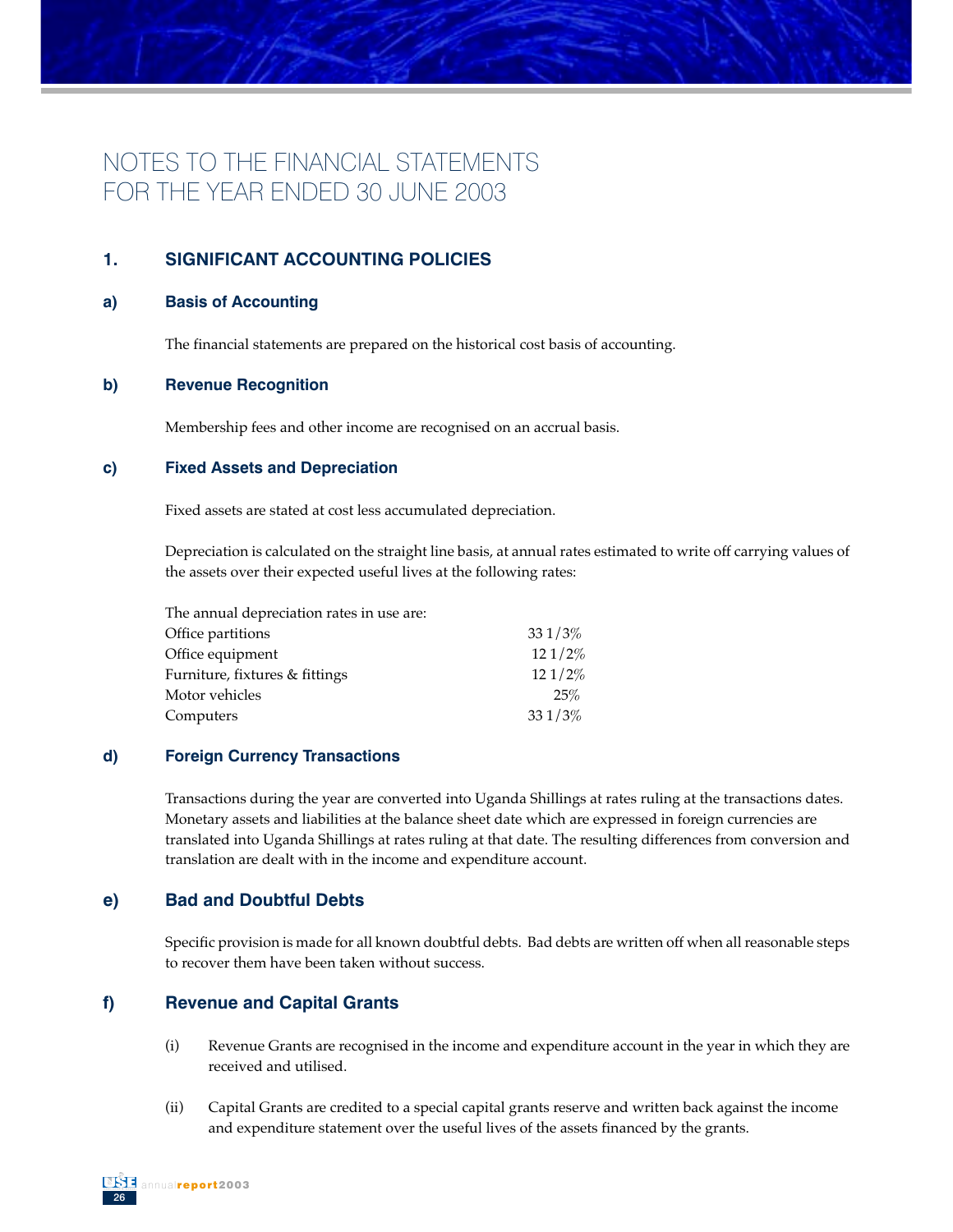# 2. FIXED ASSETS

|                                            | Office<br>Partitions | Computer<br>Equipment &<br>Accessories | <b>Vehicles</b> | Fixtures,<br>Fittings &<br>Equipment | <b>Total</b> |
|--------------------------------------------|----------------------|----------------------------------------|-----------------|--------------------------------------|--------------|
|                                            | Ushs                 | Ushs                                   | Ushs            | <b>Ushs</b>                          | Ushs         |
| <b>Cost or Valuation</b><br>At 1 July 2002 | 14,000,000           | 12,644,583                             | 28,411,327      | 60,868,930                           | 115,924,840  |
| Additions                                  |                      |                                        | 29,600,000      | 27,035,538                           | 100,447,353  |
| At 30 June 2003                            | 14,000,000           | 12,644,583                             | 58,011,327      | 87,904,468                           | 216,372,193  |
| Comprising<br>Cost                         | 14,000,000           | 12,644,583                             | 26,884,600      | 60,868,930                           | 114,398,113  |
| Valuation                                  |                      | and the control                        | 1,526,727       |                                      | 1,526,727    |
|                                            | 14,000,000           | 12,644,583                             | 28,411,327      | 60,868,930                           | 115,924,840  |
| Depreciation<br>At 1 July 2002             | 9,722,223            | 9,371,120                              | 13,692,375      | 13,939,590                           | 46,725,308   |
| Charge for the year                        | 4,277,777            | 10,957,175                             | 8,336,166       | 8,493,404                            | 32,064,522   |
| At 30 June 2003                            | 14,000,000           | 20,328,295                             | 22,028,541      | 22,432,994                           | 78,789,830   |
| <b>Net Book Value</b>                      |                      |                                        |                 |                                      |              |
| At 30 June 2003                            |                      | 36,128,103                             | 35,982,786      | 65,471,474                           | 137,582,363  |
| At 30 June 2002                            | 4,277,777            | 3,273,463                              | 14,718,952      | 46,929,340                           | 69,199,532   |

## **3. INVESTMENT**

This relates to investment in East African Central Depository system up to 2.5% shareholding bought on our behalf by the Nairobi Stock Exchange.

| <b>4. DEBTORS</b>    | 2003<br><b>Ushs</b> | 2002<br><b>Ushs</b>      |  |
|----------------------|---------------------|--------------------------|--|
| Interest receivable  | 935,791             | $\overline{\phantom{0}}$ |  |
| Advances to staff    | 1,200,000           | 2,775,000                |  |
| Brokerage commission | 288,652             | 2,394,681                |  |
| Membership fees      | 2,000,000           | 2,000,000                |  |
| Refundable deposit   | 100,000             |                          |  |
|                      | 4,524,443           | 7,169,681                |  |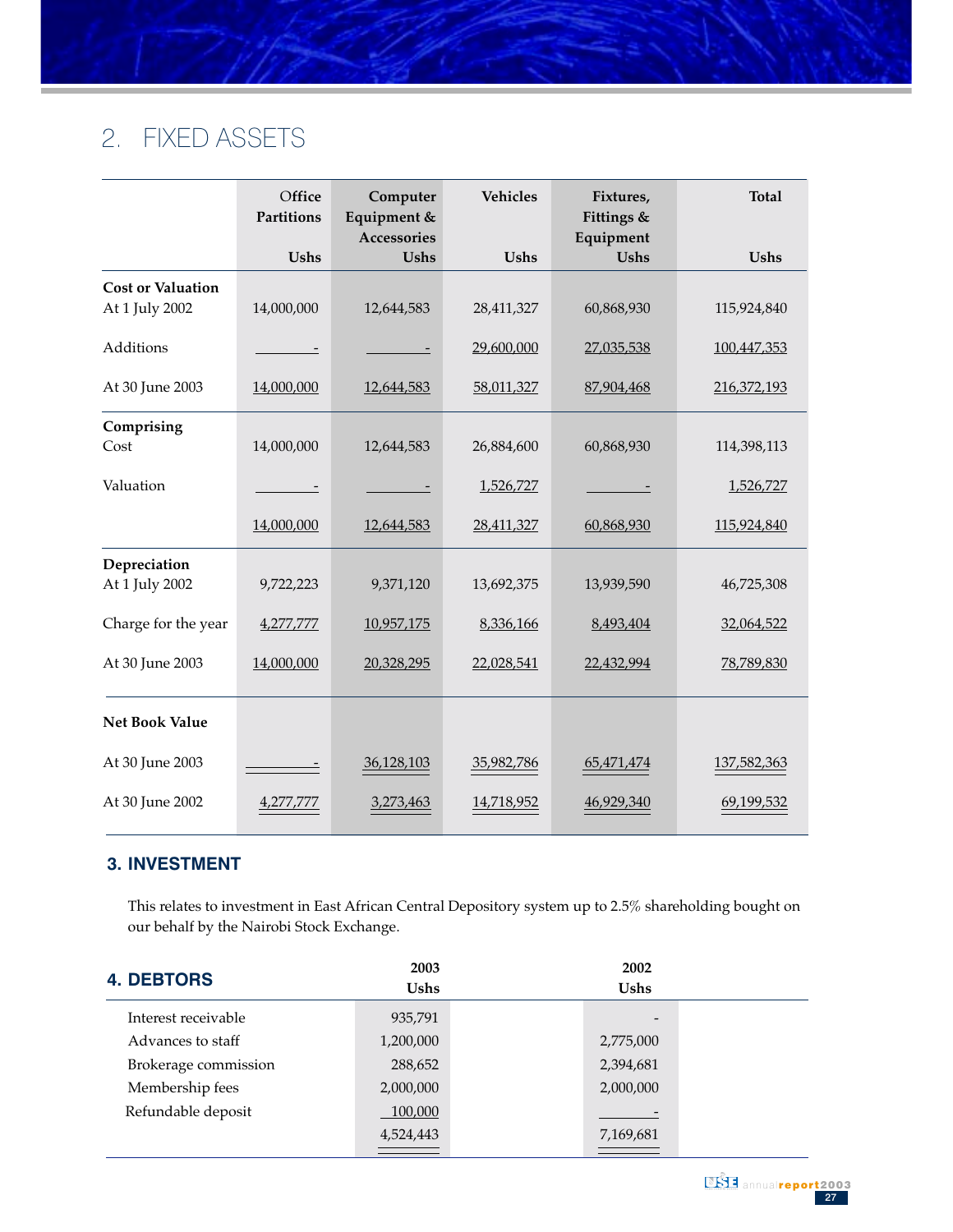## **NOTES TO THE FINANCIAL STATEMENTS FOR THE YEAR ENDED 30 JUNE 2003**



Treasury bill investments purchased on 21 May 2003 for 91 days maturity and were redeemed in August 2003.

### **6. CASH AND BANK BALANCES**

| Cash at bank - Stanbic Bank  | 589,878     | 653,878     |
|------------------------------|-------------|-------------|
| Cash at bank - Citibank Ushs | 136,349,237 | 248,238,899 |
| - Citibank US\$              | 42,012,206  | 62,209,827  |
| Petty cash                   | 137,650     | 125,150     |
|                              |             |             |
|                              | 179,088,971 | 311,227,754 |

### **7. SHARE CAPITAL**

The company is limited by the guarantee of its members who are licensed brokerage/ dealer firms.

| <b>RESERVES</b>               |             |              |  |
|-------------------------------|-------------|--------------|--|
| Capital Grants                | 28,000,791  | 1,431,307    |  |
| Retained earnings             | 358,058,687 | 375,003,042  |  |
|                               | 386,059,478 | 376,434,349  |  |
| <b>CREDITORS AND ACCRUALS</b> |             |              |  |
| Prepaid membership fees       |             | 1,000,000    |  |
| Refundable listing fees       | 3,084,032   | 3,084,032    |  |
| Accruals                      | 8,417,851   | 7,078,586    |  |
|                               |             |              |  |
|                               | 11,501,883  | 11, 162, 618 |  |
|                               |             |              |  |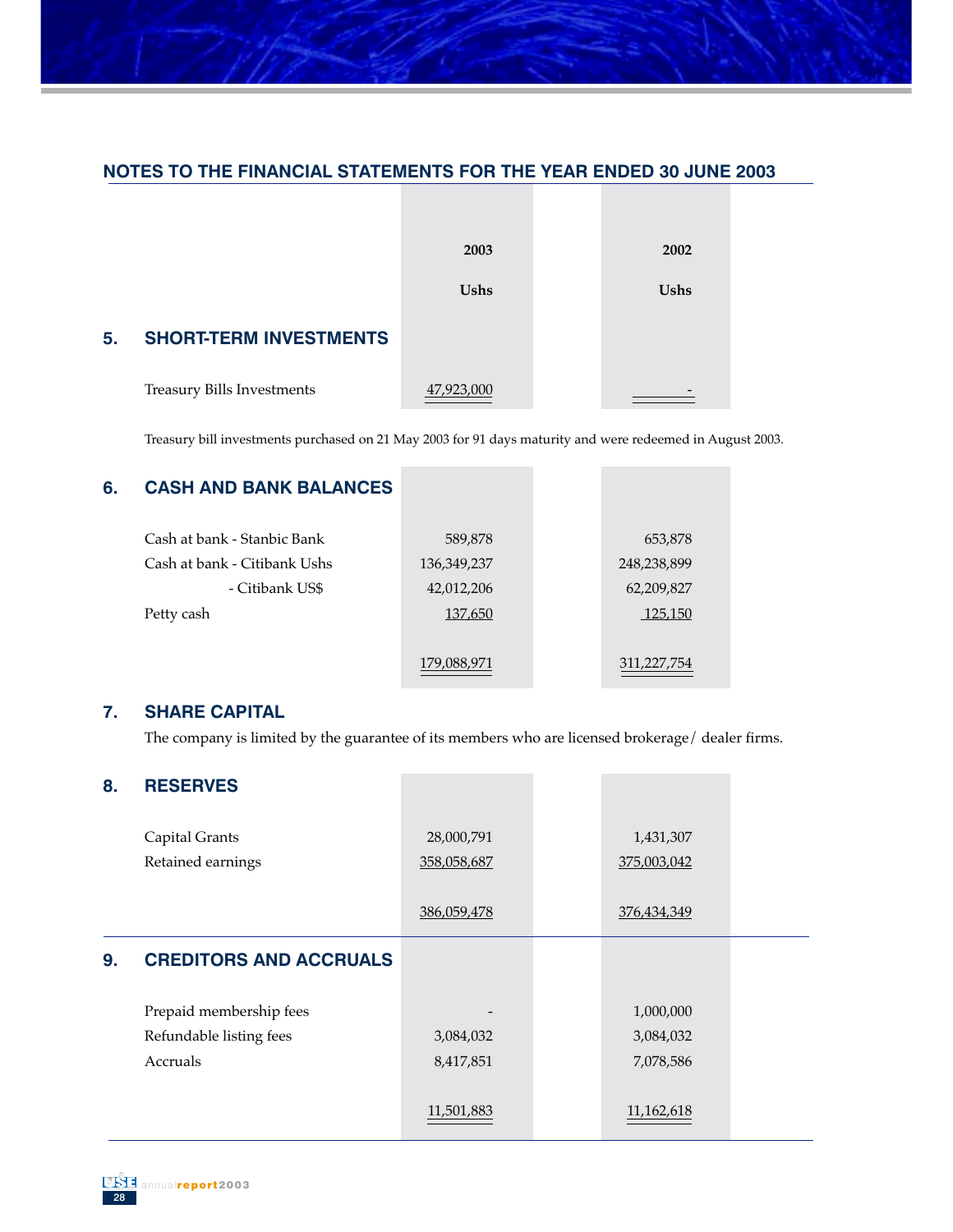| <b>OTHER EXPENSES</b><br>10.          | 2003<br><b>Ushs</b> | 2002<br><b>Ushs</b> |  |
|---------------------------------------|---------------------|---------------------|--|
| CDS operational expenses              | 22,236,250          |                     |  |
| Advertising                           | 2,358,300           | 1,300,000           |  |
| Printing and stationery               | 5,078,570           | 3,028,964           |  |
| Telephone, fax and postage            | 21,453,657          | 20,850,679          |  |
| Maintenance costs                     | 1,802,629           | 14,167,870          |  |
| Venture capital initiative            | 22,463,580          | 14,634,072          |  |
| Office rent                           | 73,774,081          | 48,058,920          |  |
| Newspapers, magazines and publication | 19,842,223          | 9,528,980           |  |
| Education, training and travel        | 96,180,854          | 92,782,453          |  |
| Electricity and water                 | 1,438,166           | 3,226,496           |  |
| Subscriptions                         | 6,025,000           | 10,297,500          |  |
| Office general expenses               | 15,577,969          | 3,401,654           |  |
| Sundry                                | 25,569,867          | 2,426,123           |  |
|                                       | 313,801,146         | 223,703,711         |  |

### **11. SURPLUS FROM CONTINUING OPERATING ACTIVITIES BEFORE TAXATION**

The surplus before taxation is stated after charging:-

|                        | 2003<br><b>Ushs</b> | 2002<br><b>Ushs</b> |
|------------------------|---------------------|---------------------|
| Depreciation           | 32,064,522          | 21,022,973          |
| Auditors' remuneration | 2,820,513           | 2,340,000           |

## **12. TAXATION**

## **(a) Corporation Tax**

Though the tax status of the company remains unresolved, no provision has been made in the financial statements. The company does not expect to pay any substantial amount of tax since revenue includes grants. In addition, for the current year, the company made tax losses.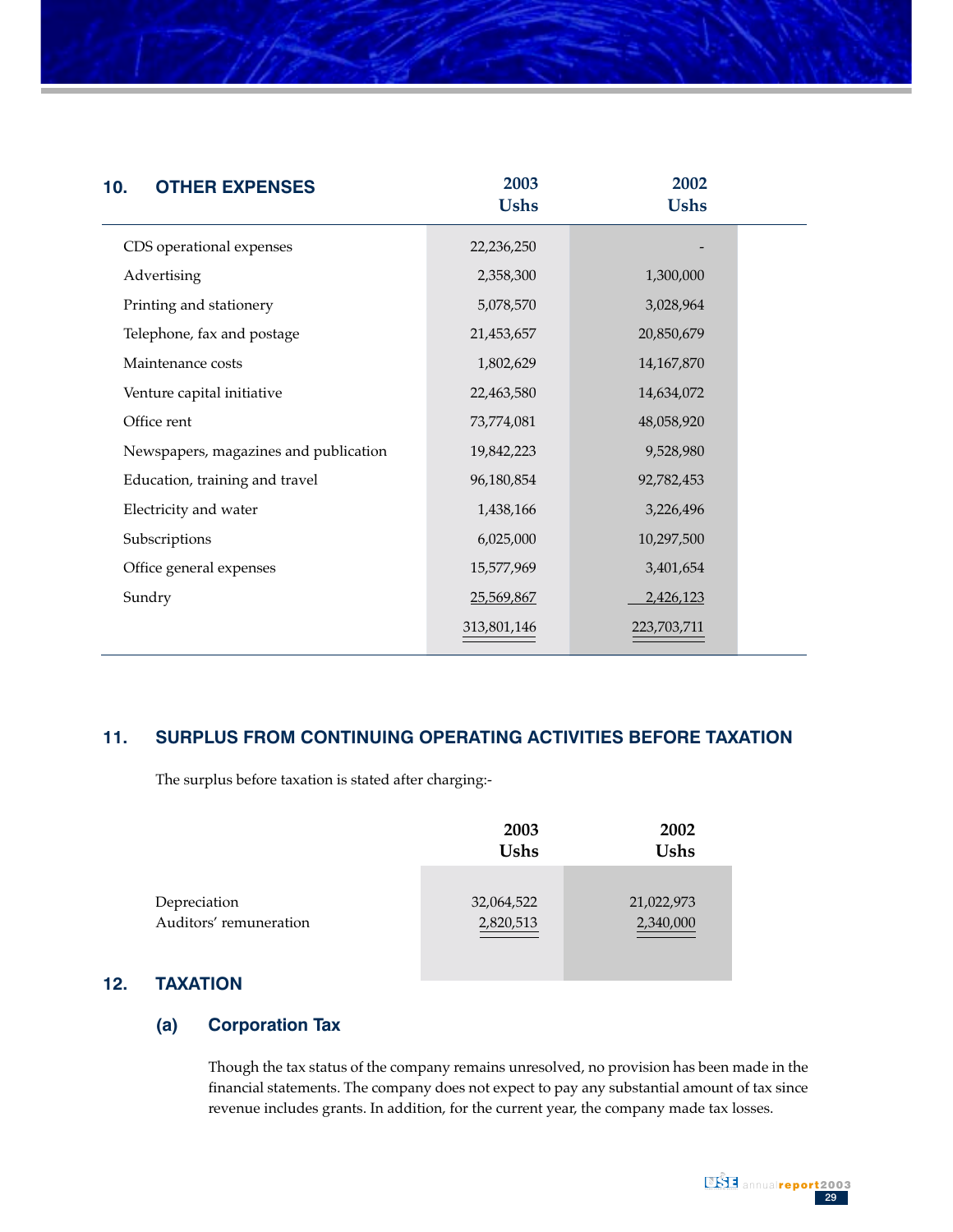#### **(b) Deferred Tax**

At 30 June 2003, the company had a deferred tax asset of approximately Ushs 262,038 related to the estimated taxable loss of Ushs 46 million. The deferred tax asset has not been recognised in the financial statements, as adequate profits may not be available to utilise the tax losses in the near future.

## **13. CASH AND CASH EQUIVALENTS**

Cash and cash equivalents included in the cash flow statement comprise the following balance sheet amounts:

|                               | 2003<br>Ushs           | 2002<br><b>Ushs</b>    |
|-------------------------------|------------------------|------------------------|
| Cash at hand<br>Bank balances | 137,650<br>178,951,321 | 125,150<br>311,102,604 |
|                               | 179,088,971            | 311,227,754            |

#### **14. COMMITMENTS**

There were no capital commitments as at 30 June 2003.

#### **15. CONTINGENT LIABILITIES**

There were no contingent liabilities as at 30 June 2003.

#### **16. CURRENCY RISK**

The company operates within Uganda and its assets and liabilities are reported in the local currency. It held no significant foreign currency assets and liabilities as at 30 June 2003.

## **17. EMPLOYEES**

The average number of employees for the company during the year was eleven (2002 - 11).

#### **18. INCORPORATION**

The company is incorporated in Uganda under the Companies Act.

#### **19. CURRENCY**

These accounts are presented in Uganda shillings (Ushs).

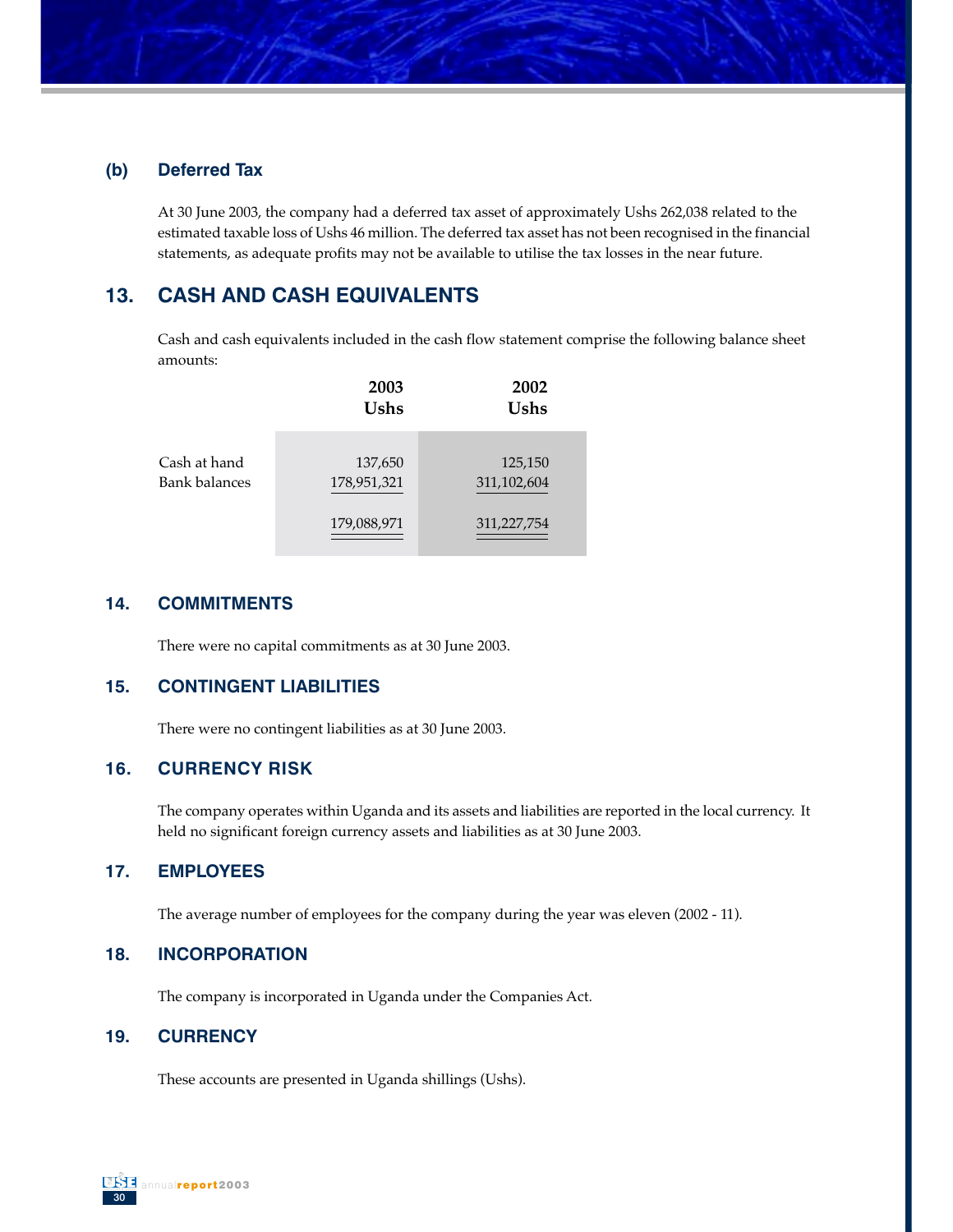## by H. E. Vice President -  $L$ aunch of the USE Index, **Prof. Gilbert Bukenya**

















**1. Mr. Onegi-Obel** makes speech;

**2. Mr. Simon Rutega** makes speech;

**3**. **Mr. Onegi-Obel** welcomes Vice President, H. E. Prof. Gilbert Bukenya;

> **4 & 5. Vice President** hands out certificates to USE Securities Course participants;

> > **6**. **Vice President** launches USE All Share Index;

**7. Vice President** launches USE translated publications.